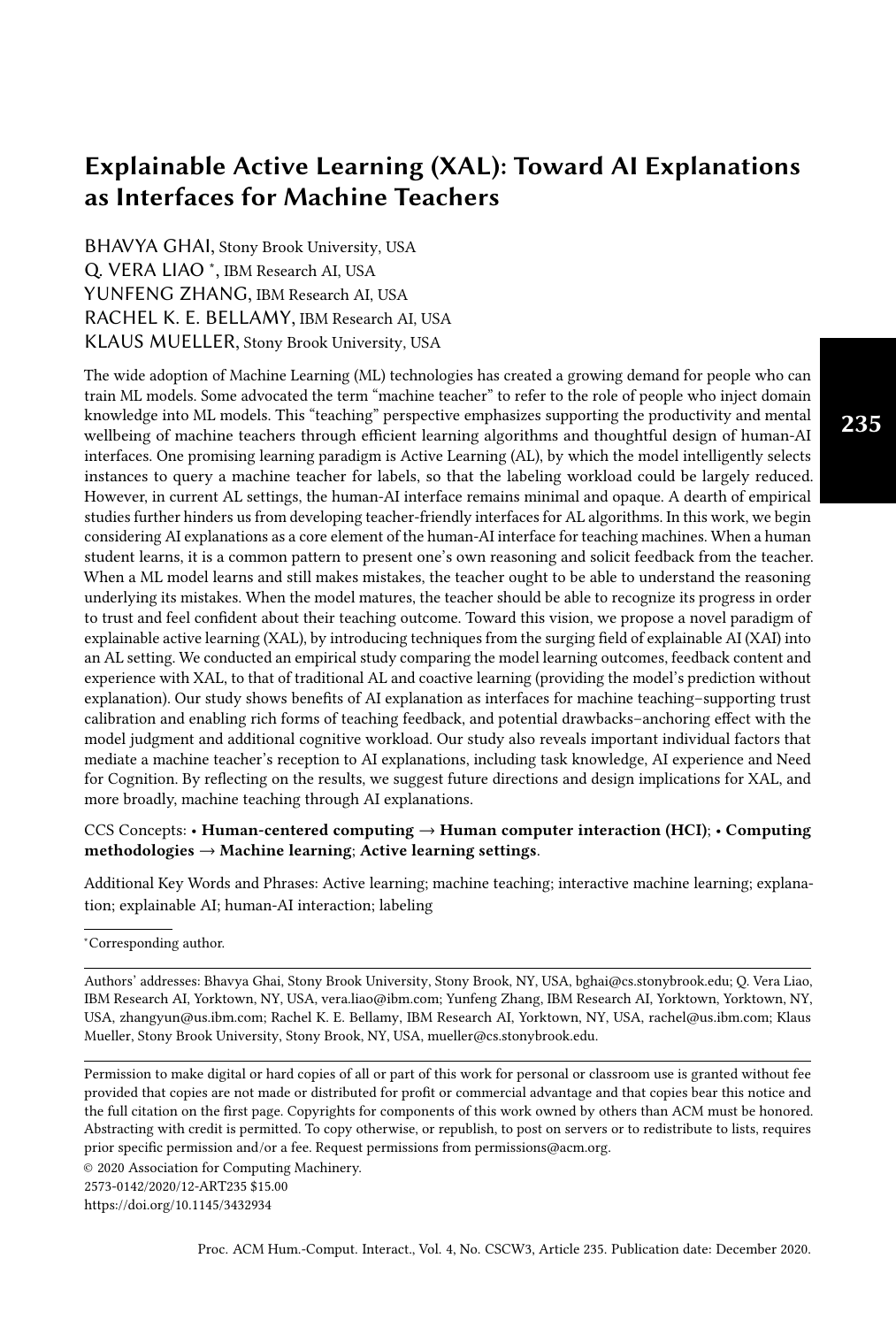#### ACM Reference Format:

Bhavya Ghai, Q. Vera Liao, Yunfeng Zhang, Rachel K. E. Bellamy, and Klaus Mueller. 2020. Explainable Active Learning (XAL): Toward AI Explanations as Interfaces for Machine Teachers. Proc. ACM Hum.-Comput. Interact. 4, CSCW3, Article 235 (December 2020), [28](#page-27-0) pages.<https://doi.org/10.1145/3432934>

#### 1 INTRODUCTION

While Machine Learning technologies are increasingly used in a wide variety of domains ranging from critical systems to everyday consumer products, currently only a small group of people with formal training possess the skills to develop these technologies. Supervised ML, the most common type of ML technology, is typically trained with knowledge input in the form of labeled instances, often produced by subject matter experts (SMEs). Current ML development process presents at least two problems. First, the work to produce thousands of instance labels is tedious and time-consuming, and can impose high development costs. Second, the acquisition of human knowledge input is isolated from other parts of ML development, and often has to go through asynchronous iterations with data scientists as the mediator. For example, seeing suboptimal model performance, a data scientist has to spend extensive time obtaining additional labeled data from the SMEs, or gathering other feedback which helps in feature engineering or other steps in the ML development process [\[3,](#page-23-0) [10\]](#page-24-0).

The research community and technology industry are working toward making ML more accessible through the recent movement of "democratizing data science" [\[22\]](#page-24-1). Among other efforts, interactive machine learning (iML) is a research field at the intersection of HCI and ML. iML work has produced a variety of tools and design guidelines [\[3\]](#page-23-0) that enable SMEs or end users to interactively drive the model towards desired behaviors so that the need for data scientists to mediate can be relieved. More recently, a new field of "machine teaching" was called for to make the process of developing ML models as intuitive as teaching a student, with its emphasis on supporting "the teacher and the teacher's interaction with data" [\[82\]](#page-27-1).

The technical ML community has worked on improving the efficiency of labeling work, for which Active Learning (AL) came to become a vivid research area. AL could reduce the labeling workload by having the model select instances to query a human annotator for labels. However, the interfaces to query human input are minimal in current AL settings, and there is surprisingly little work that studied how people interact with AL algorithms. Algorithmic work of AL assumes the human annotator to be an oracle that provides error-free labels [\[77\]](#page-26-0), while in reality annotation errors are commonplace and can be systematically biased by a particular AL setting. Without understanding and accommodating these patterns, AL algorithms can break down in practice. Moreover, this algorithm-centric view gives little attention to the needs of the annotators, especially their needs for transparency [\[3\]](#page-23-0). For example, "stopping criteria", knowing when to complete the training with confidence remains a challenge in AL, since the annotator is unable to monitor the model's learning progress. Even if performance metrics calculated on test data are available, it is difficult to judge whether the model will generalize in the real-world context or is bias-free.

Meanwhile, the notion of model transparency has moved beyond the scope of descriptive characteristics of the model studied in prior iML work (e.g., output, performance, features used [\[31,](#page-24-2) [32,](#page-25-0) [48,](#page-25-1) [75\]](#page-26-1)). Recent work in the field of explainable AI (XAI) [\[36\]](#page-25-2) focuses on making the reasoning of model decisions understandable by people of different roles, including those without formal ML training. In particular, local explanations (e.g. [\[62,](#page-26-2) [72\]](#page-26-3)) is a cluster of XAI techniques that explain how the model arrived at a particular decision. Although researchers have only begun to examine how people actually interact with AI explanations, we believe explanations should be a core component of the interfaces to teach learning models.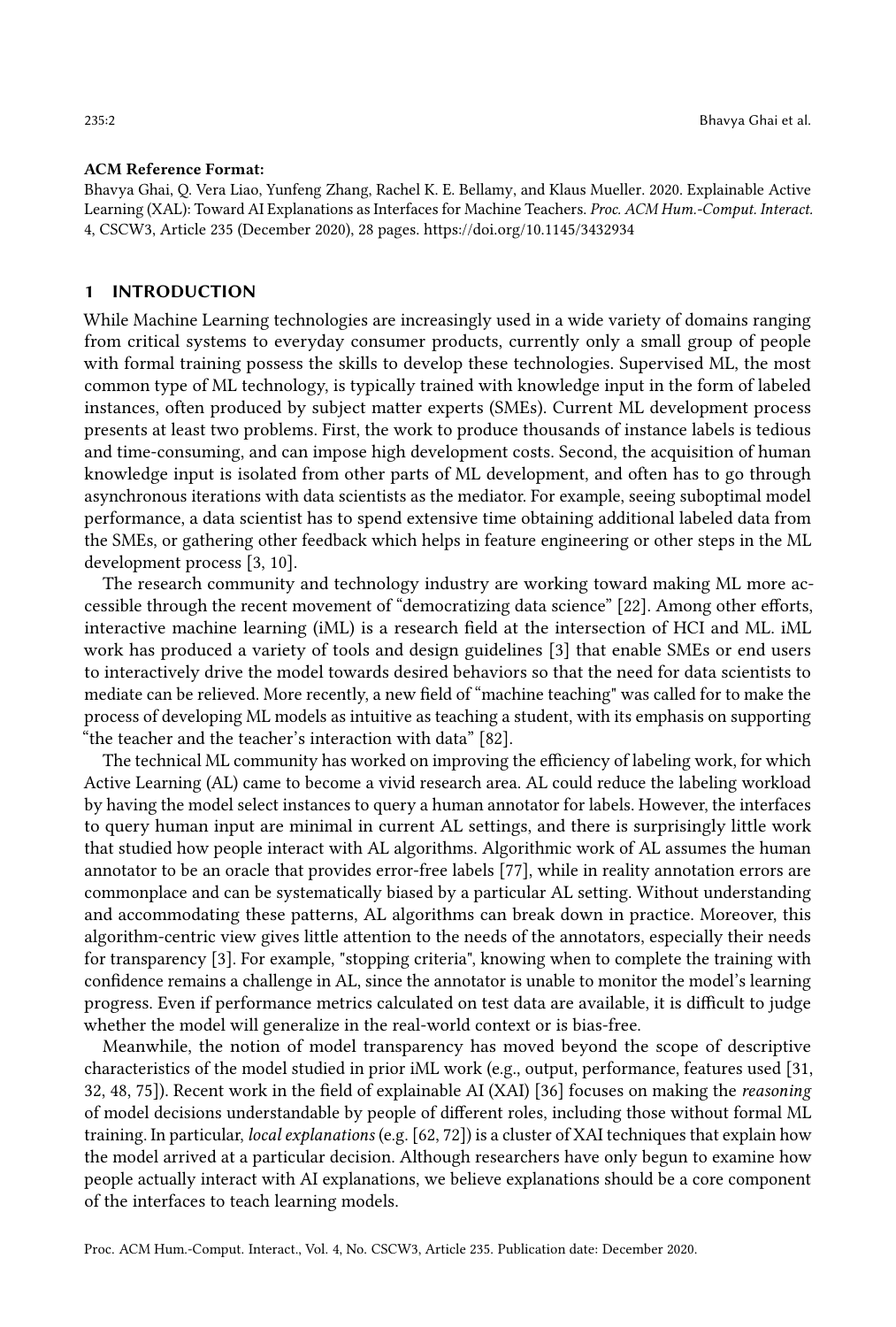Explanations play a critical role in human teaching and learning [\[65,](#page-26-4) [95\]](#page-27-2). Prompting students to generate explanations for a given answer or phenomenon is a common teaching strategy to deepen students' understanding. The explanations also enable the teacher to gauge the students' grasp of new concepts, reinforce successful learning, correct misunderstanding, repair gaps, as well as adjust the teaching strategies [\[61\]](#page-26-5). Intuitively, the same mechanism could enable machine teachers to assess the model logic, oversee the machine learner's progress, and establish trust and confidence in the final model. Well-designed explanations could also allow people without ML training to access the inner working of the model and identify its shortcomings, thus potentially reducing the barriers to provide knowledge input and enriching teaching strategies, for example by giving direct feedback for the model's explanations.

Toward this vision of "machine teaching through model explanations", we propose a novel paradigm of explainable active learning (XAL), by providing local explanations of the model's predictions of selected instances as the interface to query an annotator's knowledge input. We conduct an empirical study to investigate how local explanations impact the annotation quality and annotator experience. It also serves as an elicitation study to explore how people naturally want to teach a learning model with its explanations. The contributions of this work are threefold:

- We provide insights into the opportunities for explainable AI (XAI) techniques as an interface for machine teaching, specifically feature importance based local explanation. We illustrate both the benefits of XAI for machine teaching, including supporting trust calibration and enabling rich teaching feedback, and challenges that future XAI work should tackle, such as anchoring judgment and cognitive workload. We also identify important individual factors mediating one's reception to model explanations in the machine teaching context, including task knowledge, AI experience and Need for Cognition.
- We conduct an in-depth empirical study of interaction with an active learning algorithm. Our results highlight several problems faced by annotators in an AL setting, such as increasing challenge to provide correct labels as the model matures and selects more uncertain instances, difficulty to know when to stop with confidence, and desire to provide knowledge input beyond labels. We claim that some of these problems can be mitigated by explanations.
- We propose a new paradigm to teach ML models, explainable active learning (XAL), that has the model selectively query the machine teacher, and meanwhile allows the teacher to understand the model's reasoning and adjust their input. The user study provides a systematic understanding on the feasibility of this new model training paradigm. Based on our findings, we discuss future directions of technical advancement and design opportunities for XAL.

In the following, we first review related literature, then introduce the proposal for XAL, research questions and hypotheses for the experimental study. Then we discuss the XAL setup, methodology and results. Finally, we reflect on the results and discuss possible future directions.

## 2 RELATED WORK

Our work is motivated by prior work on AL, interactive machine learning and explainable AI.

#### 2.1 Active learning

The core idea of AL is that if a learning algorithm intelligently selects instances to be labeled, it could perform well with much less training data [\[77\]](#page-26-0). This idea resonates with the critical challenge in modern ML, that labeled data are time-consuming and expensive to obtain [\[102\]](#page-27-3). AL can be used in different scenarios like stream based [\[23\]](#page-24-3) (from a stream of incoming data), pool based [\[52\]](#page-25-3) (from a large set of unlabeled instances), etc. [\[77\]](#page-26-0). To select the next instance for labeling, multiple query sampling strategies have been proposed in the literature [\[25,](#page-24-4) [26,](#page-24-5) [33,](#page-25-4) [41,](#page-25-5) [53,](#page-25-6) [79,](#page-26-6) [80\]](#page-26-7). Most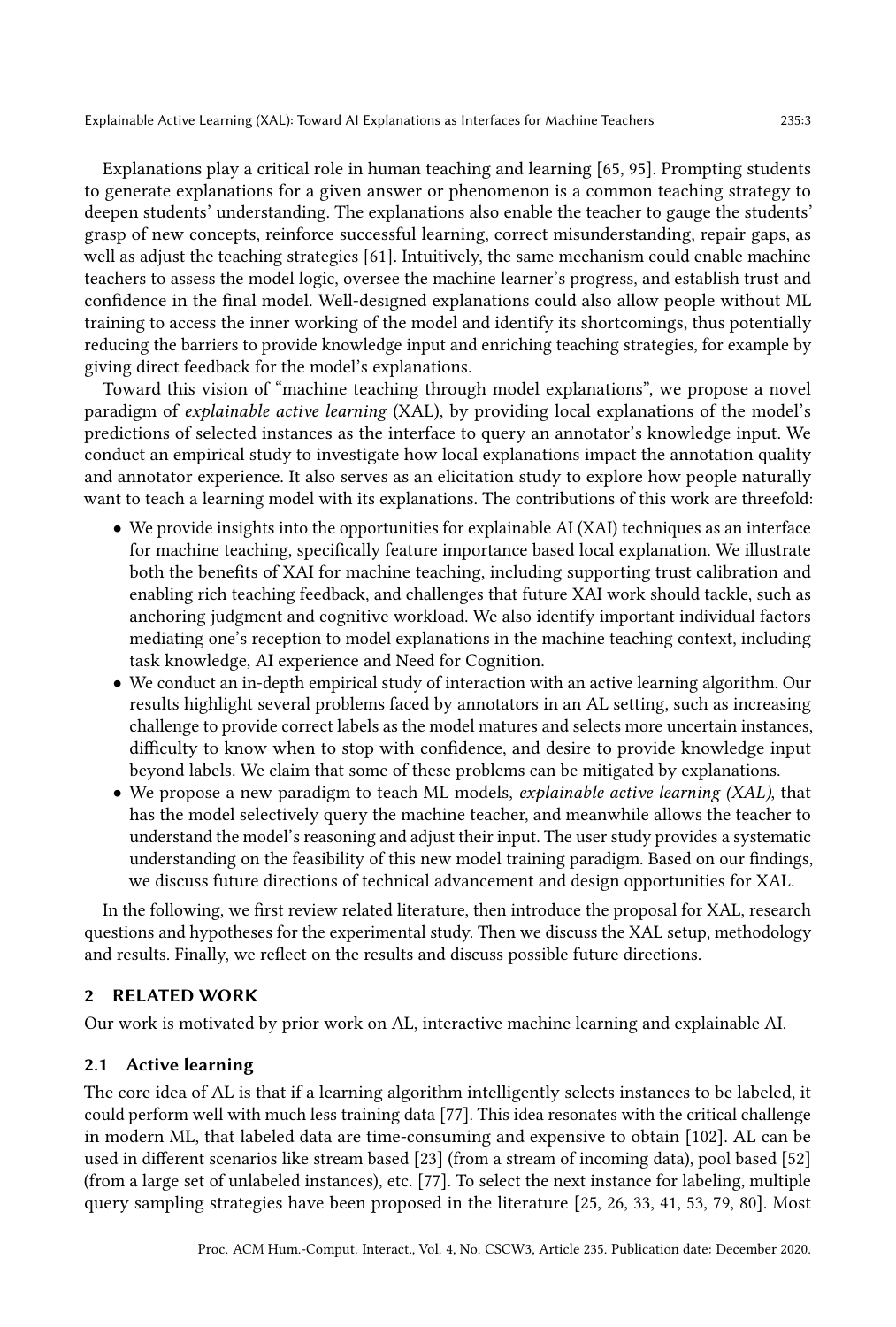commonly used is Uncertainty sampling [\[7,](#page-24-6) [25,](#page-24-4) [53,](#page-25-6) [79\]](#page-26-6), which selects instances the model is most uncertain about. Different AL algorithms exploit different notions of uncertainty, e.g. entropy [\[79\]](#page-26-6), confidence [\[25\]](#page-24-4), margin [\[7\]](#page-24-6), etc.

While the original definition of AL is concerned with instance labels, it has been broadened to query other types of knowledge input. Several works explored querying feedback for features, such as asking whether the presence of a feature is an indicator for the target concept [\[30,](#page-24-7) [70,](#page-26-8) [78\]](#page-26-9). For example, DUALIST [\[78\]](#page-26-9) is an active learning tool that queries annotators for labels of both instances (e.g., whether a text document is about "baseball" or "hockey") and features (which keywords, if appeared in a document, are likely indicators that the document is about "baseball"). Other AL paradigms include active class selection [\[60\]](#page-26-10) and active feature acquisition [\[101\]](#page-27-4), which query the annotator for additional training examples and missing features, respectively.

Although AL by definition is an interactive annotation paradigm, the technical ML community tends to simply assume the human annotators to be mechanically queried oracles. The abovementioned AL algorithms were mostly experimented with simulated human input providing error-free labels. But labeling errors are inevitable, even for simple perceptual judgment tasks [\[20\]](#page-24-8). Moreover, in reality, the targeted use cases for AL are often ones where high-quality labels are costly to obtain either because of knowledge barriers or effort to label. For example, AL can be used to solicit users' labels for their own records to train an email spam classifier or context-aware sensors [\[42,](#page-25-7) [75\]](#page-26-1), but a regular user may lack the knowledge or contextual information to make all judgments correctly. Many have criticized the unrealistic assumptions that AL algorithms make. For example, by solving a multi-instance, multi-oracle optimization problem, proactive learning [\[28\]](#page-24-9) relaxes the assumptions that the annotator is infallible, indefatigable (always answers with the same level of quality), individual (only one oracle), and insensitive to costs.

Despite the criticism, we have a very limited understanding on how people actually interact with AL algorithms, hindering our ability to develop AL systems that perform in practice and provide a good annotator experience. Little attention has been given to the annotation interfaces, which in current AL works are undesirably minimal and opaque. To our knowledge, there has been few HCI work on this topic. One exception is in the field of human-robot interaction (HRI), where AL algorithms were used to develop robots that continuously learn by asking humans questions [\[14,](#page-24-10) [15,](#page-24-11) [18,](#page-24-12) [34,](#page-25-8) [76\]](#page-26-11). In this context, the robot and its natural-language queries is the interface for AL. For example, Cakmak et al. explored robots that ask three types of AL queries [\[14,](#page-24-10) [15\]](#page-24-11): instance queries, feature queries and demonstration queries. The studies found that people were more receptive of feature queries and perceived robots asking about features to be more intelligent. The study also pointed out that a constant stream of queries led to a decline in annotators' situational awareness [\[14\]](#page-24-10). This kind of empirical results challenged the assumptions made by AL algorithms, and inspired follow-up work proposing mixed-initiative AL: the robot only queries when certain conditions were met, e.g., following an uninformative label. Another relevant study by Rosenthal and Dey [\[75\]](#page-26-1) looked at information design for an intelligent agent that queries labels to improve its classification. They found that contextual information, such as keywords in a text document or key features in sensor input, and providing system's prediction (so people only need to confirm or reject labels) improved labeling accuracy. Although this work cited the motivation for AL, the study was conducted with an offline questionnaire without interacting with an actual AL algorithm.

We argue that it is necessary to study annotation interactions with a real-time AL algorithm because temporal changes are key characteristics of AL settings. With an interactive learning algorithm, every annotation impacts the subsequent model behaviors, and the model should become better aligned with the annotator's knowledge over time. Moreover, systematic changes could happen in the process in both the type of queried instances, depending on the sampling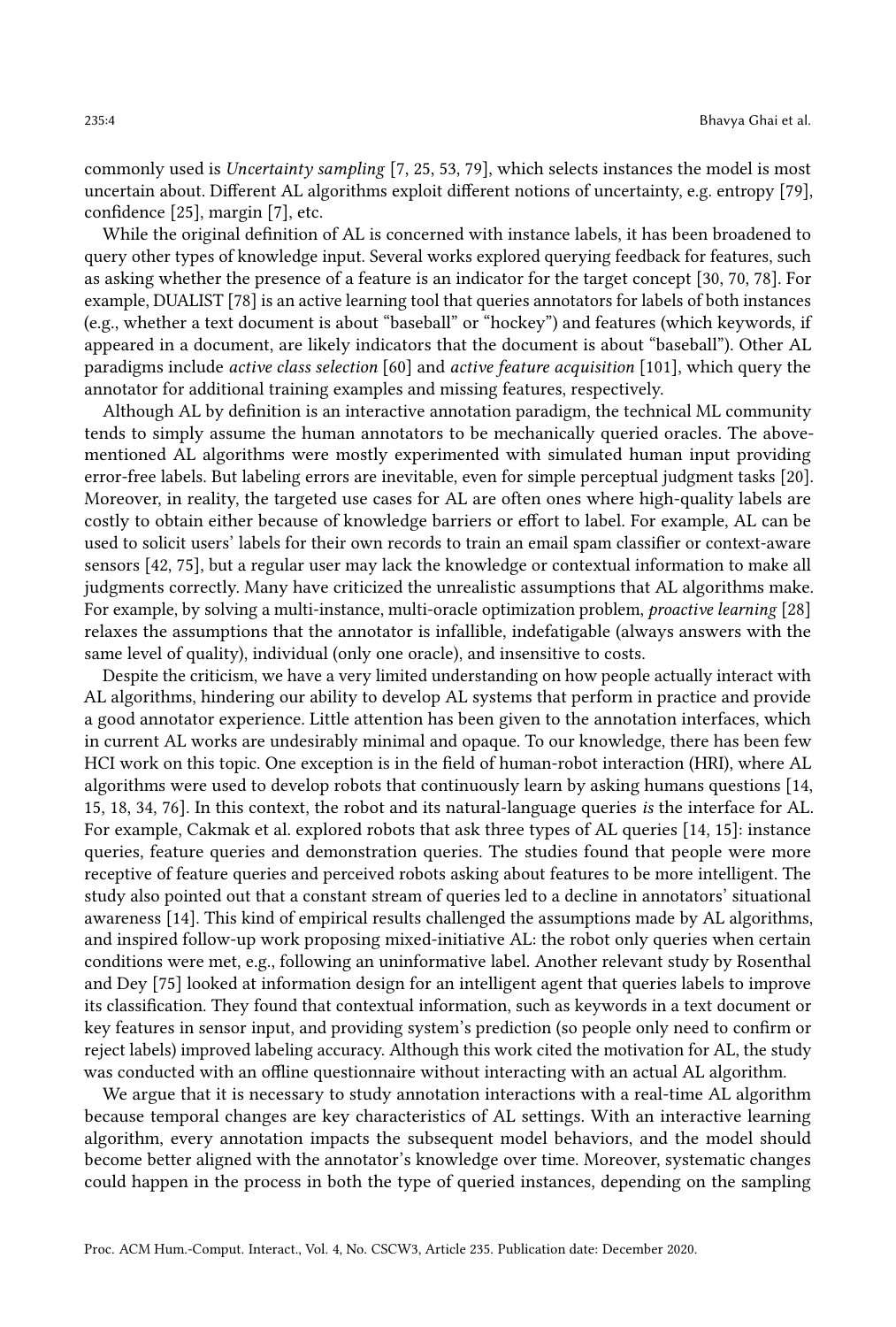strategy, and the annotator behaviors, for example fatigue [\[78\]](#page-26-9). These complex patterns could only be understood by holistically studying the annotation and and the evolving model in real time.

Lastly, it is a nontrivial issue to understand how annotator characteristics impact their reception to AL system features. For example, it would be instrumental to understand what system features could narrow the performance gaps of people with different levels of domain expertise or AI experience, thus reducing the knowledge barriers to teach ML models.

#### 2.2 Interactive machine learning

Active learning is sometimes considered a technique for iML. iML work is primarily motivated by enabling non-ML-experts to train a ML model through "rapid, focused, and incremental model updates" [\[3\]](#page-23-0). However, conventional AL systems, with a minimum interface asking for labels, lack the fundamental element in iML–a tight interaction loop that transparently presents how every human input impacts the model, so that the non-ML-experts could adapt their input to drive the model into desired directions [\[3,](#page-23-0) [31\]](#page-24-2). Our work aims to move AL in that direction.

Broadly, iML encompasses all kinds of ML tasks including supervised ML, unsupervised ML (e.g., clustering [\[21,](#page-24-13) [83\]](#page-27-5)) and reinforcement learning [\[14\]](#page-24-10). To enable interactivity, iML work has to consider two coupled aspects: what information the model presents to people, and what input people give to the model. Most iML systems present users with performance information as impacted by their input, either performance metrics [\[4,](#page-23-1) [42\]](#page-25-7), or model output, for example by visualizing the output for a batch of instances [\[32\]](#page-25-0) or allowing users to select instances to inspect. An important lesson from the bulk of iML work is that users value transparency beyond performance [\[49,](#page-25-9) [75\]](#page-26-1), such as descriptive information about how the algorithm works or what features are used [\[48,](#page-25-1) [75\]](#page-26-1). Transparency is found to not only help improve users' mental model of the learning model and hence provide more effective input, but also satisfaction in their interaction outcomes [\[49\]](#page-25-9).

iML research has studied a variety of user input into the model such as providing labels, training examples [\[31\]](#page-24-2), as well as specifying model and algorithm choice [\[91\]](#page-27-6), parameters, error preferences [\[42\]](#page-25-7), etc. A promising direction for iML to out-perform traditional approaches to training ML models is to enable feature-level human input. Intuitively, direct manipulation of model features represents a much more efficient way to inject domain knowledge into a model [\[82\]](#page-27-1) than providing labeled instances. For example, FeatureInisght [\[10\]](#page-24-0) supports "feature ideation" for users to create dictionary features (semantically related groups of words) for text classification. EluciDebug [\[48\]](#page-25-1) allows users to add, remove and adjust the learned weights of keywords for text classifiers. Several interactive topic modeling systems allow users to select keywords or adjust keyword weights for a topic [\[21,](#page-24-13) [83\]](#page-27-5). Although the empirical results on whether feature-level input from end users improves performance per se have been mixed [\[2,](#page-23-2) [48,](#page-25-1) [90,](#page-27-7) [97\]](#page-27-8), the consensus is that it is more efficient (i.e., fewer user actions) to achieve comparable results to instance labeling, and that it could produce models better aligned with an individual's needs or knowledge about a domain.

It is worth pointing out that all of the above-mentioned iML and AL systems supporting featurelevel input are for text-based models [\[48,](#page-25-1) [70,](#page-26-8) [78,](#page-26-9) [84,](#page-27-9) [89\]](#page-27-10). We suspect that, besides algorithmic interest, the reason is that it is much easier for lay people to consider keywords as top features for text classifiers compared to other types of data. For example, one may come up with keywords that are likely indicators for the topic of "baseball", but it is challenging to rank the importance of attributes in a tabular database of job candidates. One possible solution is to allow people to access the model's own reasoning with features and then make incremental adjustments. This idea underlies recent research into visual analytical tools that support debugging or feature engineering work [\[40,](#page-25-10) [47,](#page-25-11) [96\]](#page-27-11). However, their targeted users are data scientists who would then go back to the model development mode. For non-ML-experts, they would need more accessible information to understand the inner working of the model and provide direct input that does not require heavy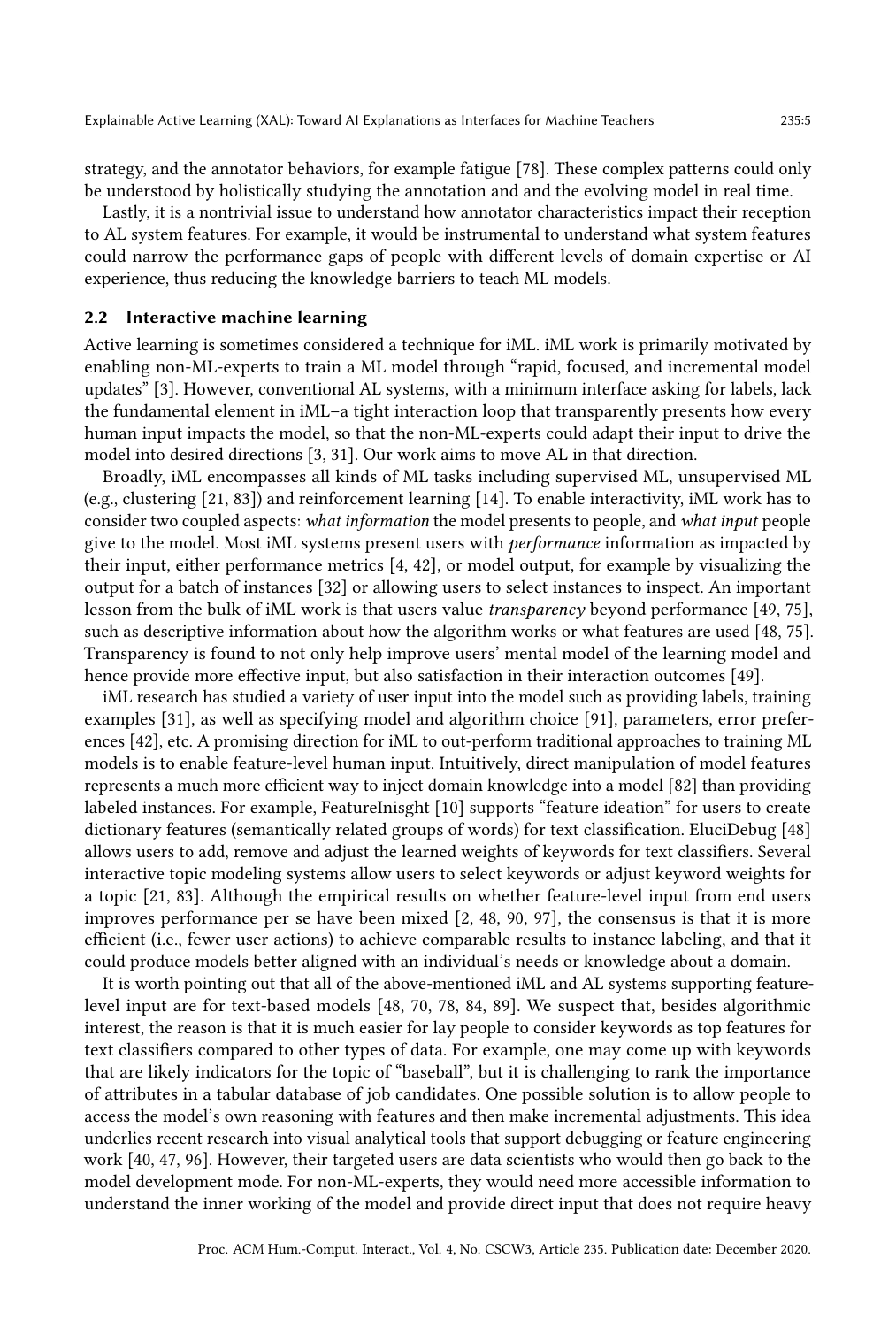work of programming or modeling. Therefore, we propose to leverage recent development in the field of explainable AI as interfaces for non-ML experts to understand and teach learning models.

## <span id="page-5-0"></span>2.3 Explainable AI

The field of explainable AI (XAI)) [\[35,](#page-25-12) [36\]](#page-25-2), often referred interchangeably as interpretable Machine Learning [\[16,](#page-24-14) [29\]](#page-24-15), started as a sub-field of AI that aims to produce methods and techniques that make AI's decisions understandable by people. The field has surged in recent years as complex and opaque AI technologies such as deep neural networks are now widely used. Explanations of AI are sought for various reasons, such as by regulators to assess model compliance, or by end users to support their decision-making [\[55,](#page-25-13) [93,](#page-27-12) [100\]](#page-27-13). Most relevant to our work, explanations allow model developers to detect a model's faulty behaviors and evaluate its capability, fairness, and safety [\[27,](#page-24-16) [29\]](#page-24-15). Explanations are therefore increasingly incorporated in ML development tools supporting debugging tasks such as performance analysis [\[71\]](#page-26-12), interactive debugging [\[48\]](#page-25-1), feature engineering [\[46\]](#page-25-14), instance inspection and model comparison [\[40,](#page-25-10) [99\]](#page-27-14).

There have been many recent efforts to categorize the ever-growing collection of explanation techniques [\[5,](#page-23-3) [6,](#page-23-4) [35,](#page-25-12) [58,](#page-26-13) [59,](#page-26-14) [66,](#page-26-15) [94\]](#page-27-15). We focus on those explaining ML classifiers (as opposed to other types of AI system such as planning [\[17\]](#page-24-17) or multi-agent systems [\[74\]](#page-26-16)). Guidotti et al. summarized the many forms of explanations as solving three categories of problems: model explanation (on the whole logic of the classifier), *outcome explanation* (on the reasons of a decision on a given instance) and model inspection (on how the model behaves if changing the input). The first two categories, model and outcome explanations, are also referred as global and local explanations [\[6,](#page-23-4) [59,](#page-26-14) [66\]](#page-26-15). The HCI community have defined explanation taxonomies based on different types of user needs, often referred as intelligibility types [\[55,](#page-25-13) [57,](#page-26-17) [58\]](#page-26-13) . Based on Lim and Dey's foundational work [\[56,](#page-25-15) [57\]](#page-26-17), intelligibility types can be represented by prototypical user questions to understand the AI, including inputs, outputs, certainty, why, why not, how to, what if and when. A recent work by Liao et al. [\[55\]](#page-25-13) attempted to bridge the two streams of work by mapping the user-centered intelligibility types to existing XAI techniques. For example, global explanations answer the question "how does the system make predictions", local explanations respond to "why is this instance given this prediction", and model inspection techniques typically addresses why not, what if and how to.

Our work leverages local explanations to accompany AL algorithms' instance queries. Compared to other approaches including example based and rule based explanations [\[35\]](#page-25-12), Feature importance [\[35,](#page-25-12) [72\]](#page-26-3) is the most popular form of local explanations. It justifies the model's decision for an instance by the instance's important features indicative of the decision (e.g., "because the patient shows symptoms of sneezing, the model diagnosed him having a cold"). Local feature importance can be generated by different XAI algorithms depending on the underlying model and data. Some algorithms are model-agnostic [\[62,](#page-26-2) [72\]](#page-26-3), making them highly desirable and popular techniques. Local importance can be presented to users in different formats [\[59\]](#page-26-14), such as described in texts [\[27\]](#page-24-16), or by visualizing the importance values [\[19,](#page-24-18) [69\]](#page-26-18).

While recent studies of XAI often found explanations to improve users' understanding of AI systems [\[11,](#page-24-19) [19,](#page-24-18) [43\]](#page-25-16), empirical results regarding its impact on users' subjective experience such as trust [\[19,](#page-24-18) [69,](#page-26-18) [100\]](#page-27-13) and acceptance [\[43\]](#page-25-16) have been mixed. One issue, as some argued [\[100\]](#page-27-13), is that explanation is not meant to enhance trust or satisfaction, but rather to appropriately calibrate users' perceptions to the model quality. If the model is under-performing, explanations should work towards exposing the algorithmic limitations; if a model is on par with the expected capability, explanation should help foster confidence and trust. Calibrating trust is especially important for AL settings: if explanations could help the annotator appropriately increase their trust and confidence as the model learns, it could help improve their satisfaction with the teaching outcome and confidently apply stopping criteria (knowing when to stop). Meanwhile, how people react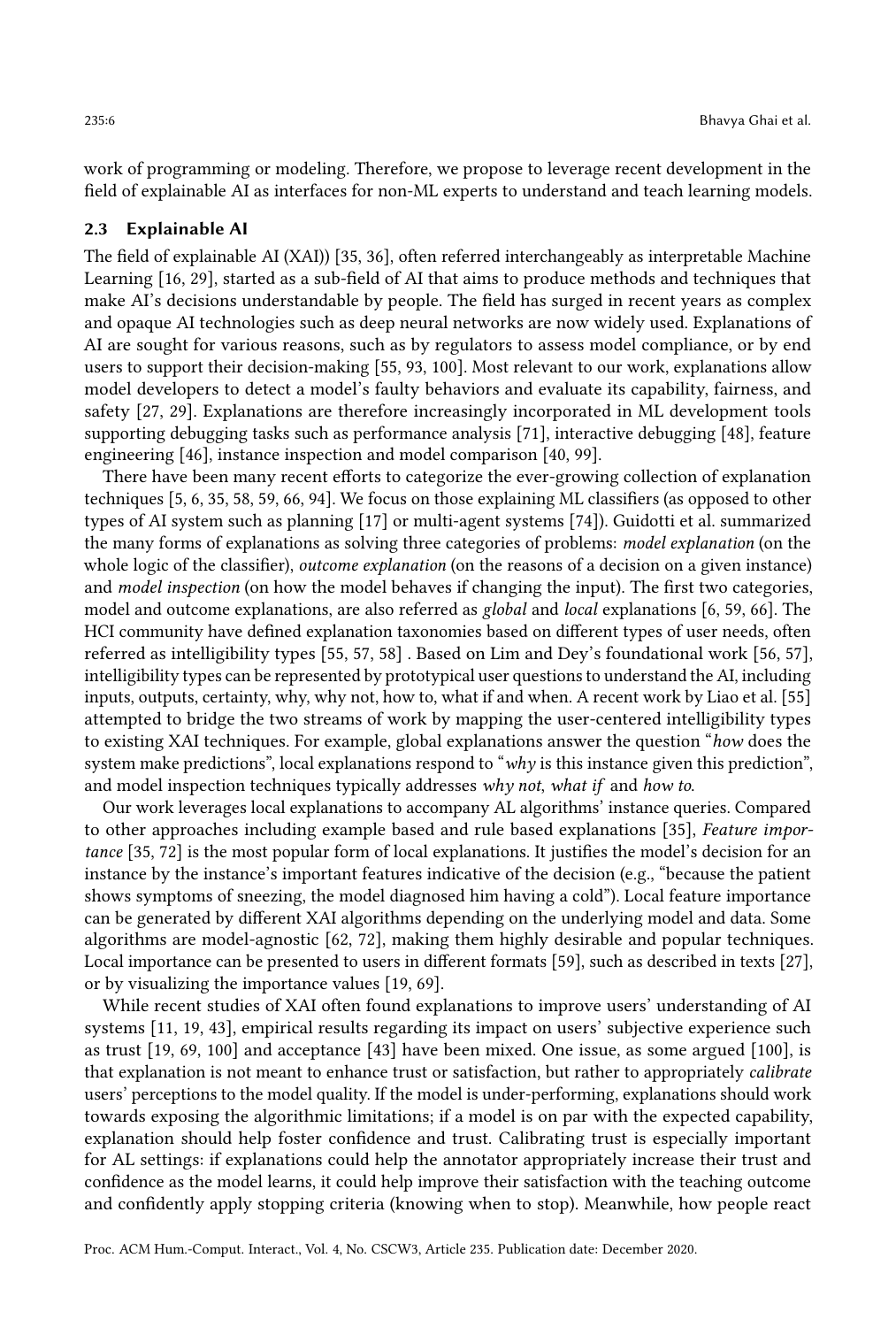to flawed explanations generated by early-stage, naive models, and changing explanations as the model learns, remain open questions [\[84\]](#page-27-9). We will empirically answer these questions by comparing annotation experiences in two snapshots of an AL process: an early stage annotation task with the initial model, and a late stage when the model is close to the stopping criteria.

On the flip side, explanations present additional information and the risk of overloading users [\[67\]](#page-26-19), although some showed that their benefit justifies the additional effort [\[48\]](#page-25-1). Explanations were also found to incur over-reliance [\[69,](#page-26-18) [88\]](#page-27-16) which makes people less inclined or able to scrutinize AI system's errors. It is possible that explanations could bias, or anchor annotators' judgment to the model's. While anchoring judgment is not necessarily counter-productive if the model predictions are competent, we recognize that the most popular sampling strategy of AL–uncertainty sampling– focuses on instances the model is most uncertain of. To test this, it is necessary to decouple the potential anchoring effect of the model's predictions [\[75\]](#page-26-1), and the model's explanations, as an XAL setting entails both. Therefore, we compare the model training results with XAL to two baseline conditions: traditional AL and coactive learning (CL) [\[81\]](#page-26-20). CL is a sub-paradigm of AL, in which the model presents its predictions and the annotator is only required to make corrections if necessary. CL is favored for reducing annotator workload, especially when their availability is limited.

Last but not least, recent XAI work emphasizes that there is no "one-fits-all" solution and different user groups may react to AI explanations differently [\[6,](#page-23-4) [27,](#page-24-16) [55\]](#page-25-13). Identifying individual factors that mediate the effect of AI explanation could help develop more robust insights to guide the design of explanations. Our study provides an opportunity to identify key individual factors that mediate the preferences for model explanations in the machine teaching context. Specifically, we study the effect of Task (domain) Knowledge and AI Experience to test the possibilities of XAL for reducing knowledge barriers to train ML models. We also explore the effect of Need for cognition [\[12\]](#page-24-20), defined as an individual's tendency to engage in thinking or complex cognitive activities. Need for cognition has been extensively researched in social and cognitive psychology as a mediating factor for how one responds to cognitively demanding tasks (e.g. [\[13,](#page-24-21) [39\]](#page-25-17)). Given that explanations present additional information, we hypothesize that individuals with different levels of Need for Cognition could have different responses.

#### 3 EXPLAINABLE ACTIVE LEARNING AND RESEARCH QUESTIONS

We propose explainable active learning (XAL) by combining active learning and local explanations, which fits naturally with the AL workflow without requiring additional user input: instead of opaquely requesting instance labels, the model presents its own decision accompanied by its explanation for the decision, answering the question "why am I giving this instance this prediction". It then requests the annotator to confirm or reject. For the user study, we make the design choice of explaining AL with local feature importance instead of other forms of local explanations (e.g., example or rule based explanations [\[35\]](#page-25-12)), given the former approach's popularity and intuitiveness– it reflects how the model weighs different features and gives people direct access to the inner working of the model. We also make the design choice of presenting local feature importance with a visualization (Figure [1b\)](#page-8-0) instead of in texts, in the hope of reading efficiency.

Our idea differentiates from prior work on feature-querying AL and iML in two aspects. First, we present the model's own reasoning for a particular instance to query user feedback instead of requesting global feature weights from people [\[10,](#page-24-0) [48,](#page-25-1) [70,](#page-26-8) [78\]](#page-26-9). Recent work demonstrated that, while ML experts may be able to reason with model features globally, lay people prefer local explanations grounded in specific cases [\[6,](#page-23-4) [40,](#page-25-10) [49,](#page-25-9) [50\]](#page-25-18). Second, we look beyond text-based models as in existing work as discussed above, and consider a generalizable form of explanation–visualizing local feature importance. While we study XAL in a setting of tabular data, this explanation format can be applied to any type of data with model-agnostic explanation techniques (e.g. [\[72\]](#page-26-3)).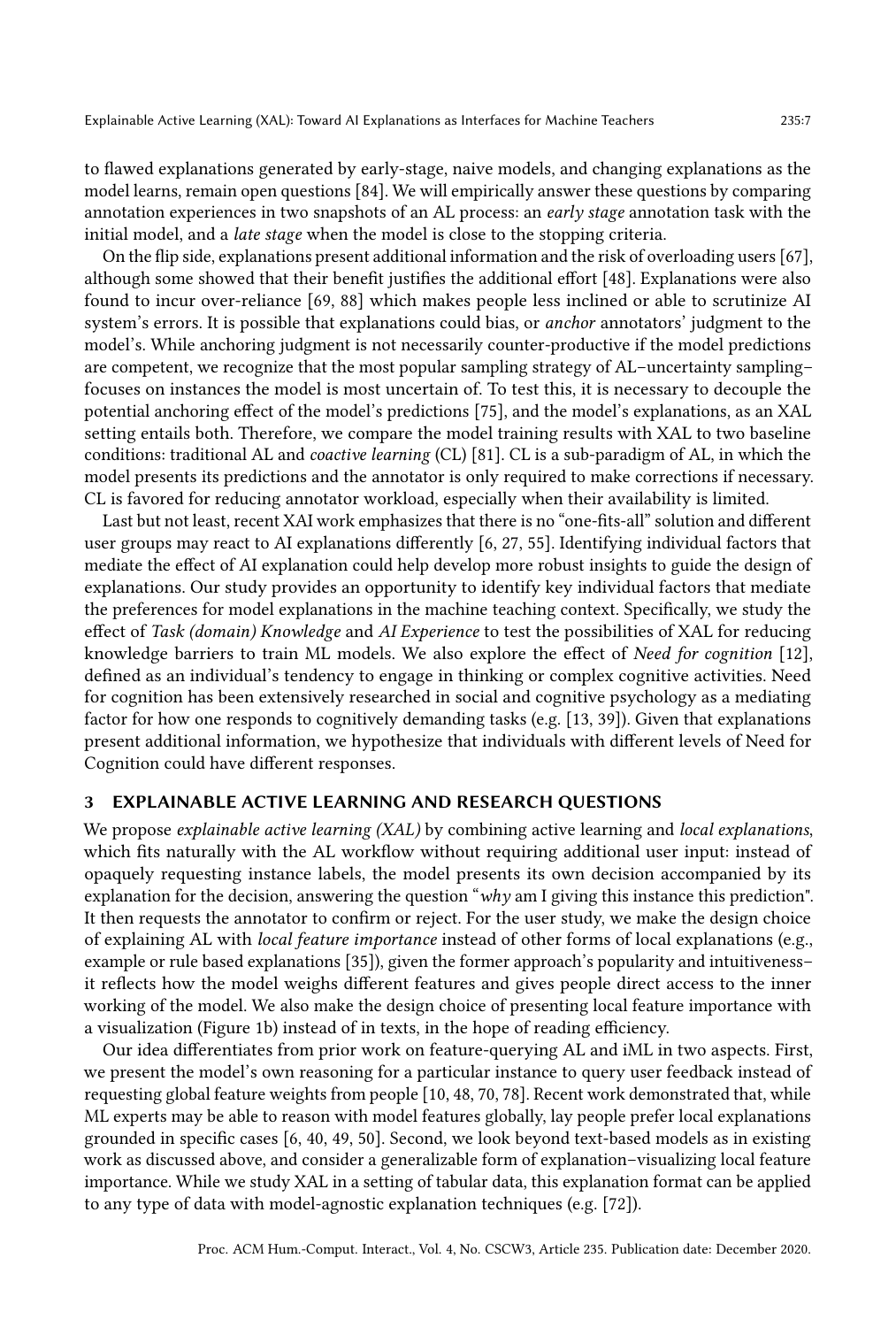At a high level, we posit that this paradigm of presenting explanations and requesting feedback better mimics how humans teach and learn, allowing transparency for the annotation experience. Explanations can also potentially improve the teaching quality in two ways. First, it is possible that explanations make it easier for one to reject a faulty model decision and thus provide better labels, especially for challenging situations where the annotator lacks contextual information or complete domain knowledge [\[75\]](#page-26-1). Second, explanations could enable new forms of teaching feedback based on the explanation. These benefits were discussed in a very recent paper by Teso and Kersting [\[92\]](#page-27-17), which explored soliciting corrections for the model's explanation, specifically feedback that a mentioned feature should be considered irrelevant instead. This correction feedback is then used to generate counter examples as additional training data, which are identical to the instance except for the mentioned feature. While this work is closest to our idea, empirical studies were absent to understand how adding explanations impacts AL interactions.

We believe a user study is necessary for two reasons. First, accumulating evidence, as reviewed in the previous section, suggests that explanations have both benefits and drawbacks relevant to an AL setting. They merit a user study to test its feasibility. Second, a design principle of iML recommends that algorithmic advancement should be driven by people's natural tendency to interact with models [\[3,](#page-23-0) [15,](#page-24-11) [90\]](#page-27-7). Instead of fixing on a type of input as in Teso and Kersting [\[92\]](#page-27-17), an interaction elicitation study could map out desired interactions for people to teach models based on its explanations and then inform algorithms that are able to take advantage of these interactions. A notable work by Stumpf et al. [\[90\]](#page-27-7) conducted an elicitation study for interactively improving text-based models, and developed new training algorithms for Naïve Bayes models. Our study explores how people naturally want to teach a model with a local-feature-importance visualization, a popular and generalizable form of explanation. Based on the above discussions, this paper sets out to answer the following research questions and test the following hypotheses:

- RQ1: How do local explanations impact the annotation and training outcomes of AL?
- RQ2: How do local explanations impact annotator experiences?
	- H1: Explanations support trust calibration, i.e. there is an interactive effect between the presence of explanations and the model learning stage (early v.s. late stage model) on annotator's trust in deploying the model.
	- H2: Explanations improve annotator satisfaction.
	- H3: Explanations increase perceived cognitive workload.
- RQ3: How do individual factors, specifically task knowledge, AI experience, and Need for Cognition, impact annotation and annotator experiences with XAL?
	- H4: Annotators with lower task knowledge benefit more from XAL, i.e., there is an interactive effect between the presence of explanations and annotators' task knowledge on some of the annotation outcome and experience measures (trust, satisfaction or cognitive workload).
	- H5: Annotators inexperienced with AI benefit more from XAL, i.e., there is an interactive effect between the presence of explanations and annotators' experience with AI on some of the annotation outcome and experience measures (trust, satisfaction or cognitive workload).
	- H6: Annotators with lower Need for Cognition have a less positive experience with XAL, i.e., there is an interactive effect between the presence of explanations and annotators' Need for Cognition on some of the annotation outcome and experience measures (trust, satisfaction or cognitive workload),
- RQ4: What kind of feedback do annotators naturally want to provide upon seeing local explanations?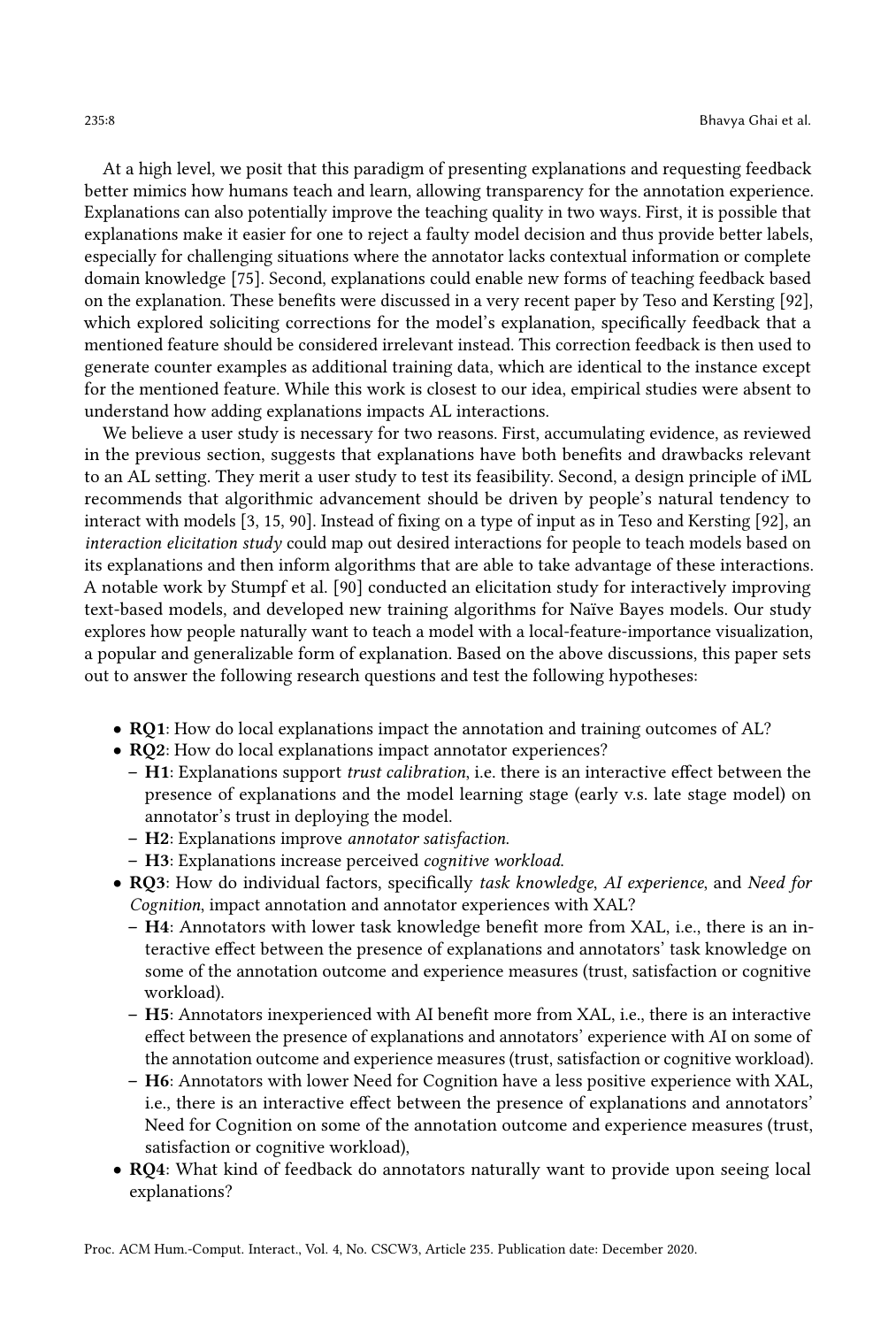Explainable Active Learning (XAL): Toward AI Explanations as Interfaces for Machine Teachers 235:9

## 4 XAL SETUP

## 4.1 Prediction task

We aimed to design a prediction task that would not require deep domain expertise, where commonsense knowledge could be effective for teaching the model. The task should also involve decisions by weighing different features so explanations could potentially make a difference (i.e., not simple perception based judgment). Lastly, the instances should be easy to comprehend with a reasonable number of features. With these criteria, we chose the Adult Income dataset [\[44\]](#page-25-19) for a task of predicting whether the annual income of an individual is more or less than \$80,000 <sup>[1](#page-8-1)</sup>. The dataset is based on a Census survey database. Each row in the dataset characterizes a person with a mix of numerical and categorical variables like age, gender, education, occupation, etc., and a binary annual income variable, which was used as our ground truth.

In the experiment, we presented participants with a scenario of building an ML classification system for a customer database. Based on a customer's background information, the system predicts the customer's income level for a targeted service. The task for the participants was to judge the income level of instances that the system selected to learn from, as presented in Figure [1a.](#page-8-0) This is a realistic AL task where annotators might not provide error-free labels, and explanations could potentially help reveal faulty model beliefs. To improve participants' knowledge about the domain, we provided a practice task before the trials, which will be discussed in Section [5.0.1.](#page-11-0)

<span id="page-8-0"></span>

(a) Customer profile presented in all conditions for annotation



Fig. 1. Experiment interface

## 4.2 Active learning setup

AL requires the model to be retrained after new labels are fetched, so the model and explanations used for the experiment should be computationally inexpensive to avoid latency. Therefore we chose logistic regression (with L2 regularization), which was used extensively in the AL literature [\[77,](#page-26-0) [98\]](#page-27-18). Logistic regression is considered directly interpretable, i.e., its local feature importance could be directly generated, as to be described in Section [4.2.1.](#page-9-0) We note that this form of explanation could be generated by post-hoc techniques for any kind of ML model [\[72\]](#page-26-3).

Building an AL pipeline involves the design choices of sampling strategy, batch size, the number of initial labeled instances and test data. For this study, we used entropy-based uncertainty sampling to select the next instance to query, as it is the most commonly used sampling strategy [\[98\]](#page-27-18) and also computationally inexpensive. We used a batch size of 1 [\[8\]](#page-24-22), meaning the model was retrained after each new queried label. We initialized the AL pipeline with two labeled instances. To avoid

<span id="page-8-1"></span><sup>&</sup>lt;sup>1</sup> After adjusting for inflation (1994-2019) [\[1\]](#page-23-5), while the original dataset reported on the income level of \$50,000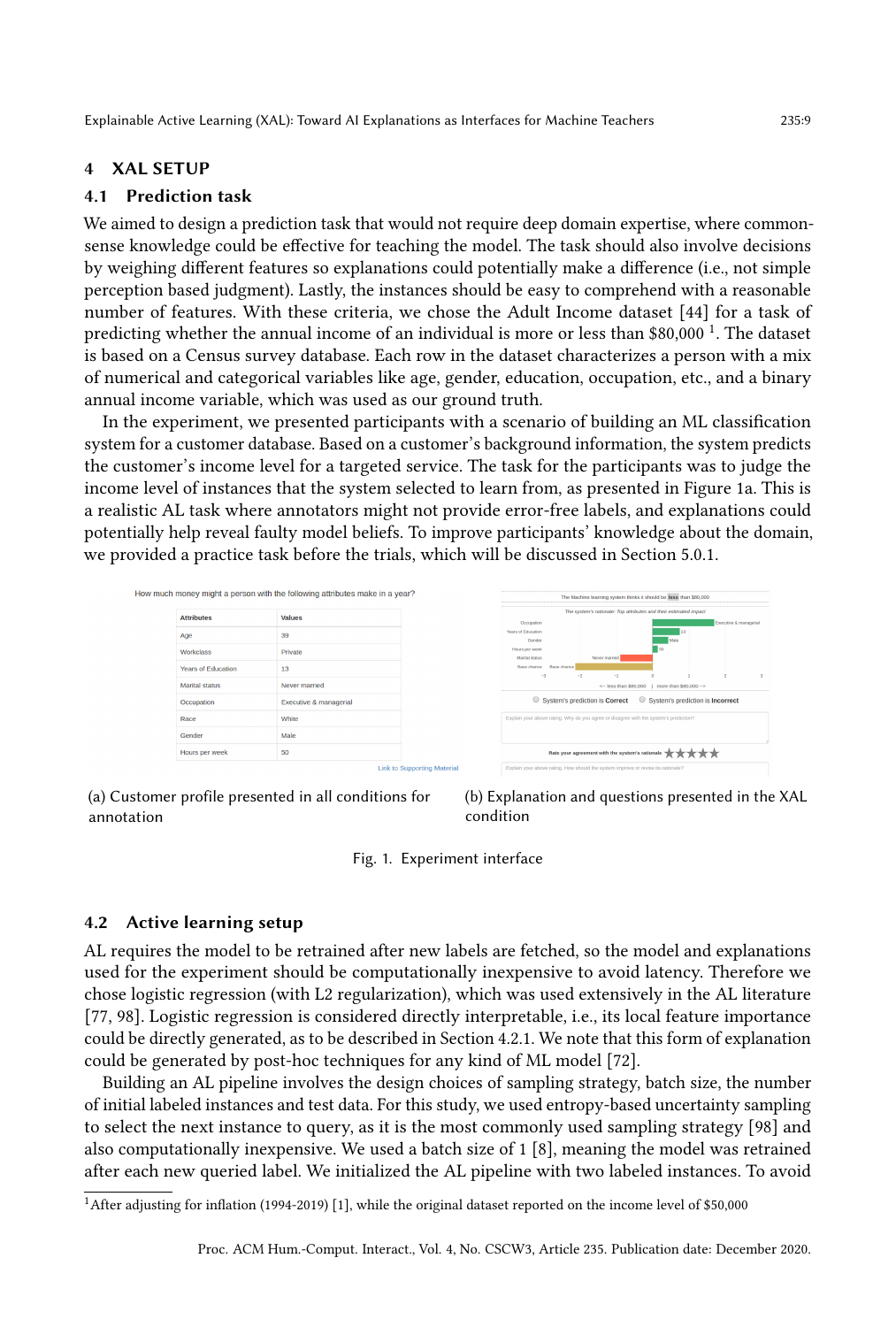<span id="page-9-1"></span>

Fig. 2. Accuracy as a function of number of queries in the simulation experiment

tying the experiment results to a particular sequence of data, we allocated different sets of initial instances to different participants, by randomly drawing from a pool of more than 100 pairs of labeled instances. The pool was created by randomly picking two instances with ground-truth labels, and being kept in the pool only if they produced a model with initial accuracy between 50%-55%. This was to ensure that the initial model would perform worse than humans and did not vary significantly across participants. 25% of all data were reserved as test data for evaluating the model learning outcomes.

As discussed, we are interested in the effect of explanations at different stages of AL. We took two snapshots of an AL process–an early-stage model just started with the initial labeled instances, and a late-stage model that is close to the stopping criteria. We define the stopping criteria as plateau of accuracy improvement on the test data with more labeled data. To determine where to take the late-stage snapshot, we ran a simulation where AL queried instances were given the labels in the ground truth. The simulation was run with 10 sets of initial labels and the mean accuracy is shown in Figure [2.](#page-9-1) Based on the pattern, we chose the late stage model to be where 200 queries were executed. To create the late-stage experience without having participants answer 200 queries, we took a participant's allocated initial labeled instances and simulated an AL process with 200 queries answered by the ground-truth labels. The model was then used in the late-stage task for the same participant. This also ensured that the two tasks a participant experienced were independent of each other i.e. a participant's performance in the early-stage task did not influence the late-stage task. In each task, participants were queried for 20 instances. Based on the simulation result in Figure [2,](#page-9-1) we expected an improvement of 10%-20% accuracy with 20 queries in the early stage, and a much smaller increase in the late stage.

<span id="page-9-0"></span>4.2.1 Explanation method. Figure [1b](#page-8-0) shows a screenshot of the local explanation presented in the XAL condition, for the instance shown in Figure [1a.](#page-8-0) The explanation was generated based on the coefficients of the logistic regression, which determine the impact of each feature on the model's prediction. To obtain the feature importance for a given instance, we computed the product of each of the instance's feature values with the corresponding coefficients in the model. The higher the magnitude of a feature's importance, the more impact it had on the model's prediction for this instance. A negative value implied that the feature value was tilting the model's prediction towards less than \$80,000 and vice versa. We sorted all features by their absolute importance and picked the top 5 features responsible for the model's prediction.

The selected features were shown to the participants in the form of a horizontal bar chart as in Figure [1b.](#page-8-0) The importance of a feature was encoded by the length of the bar where a longer bar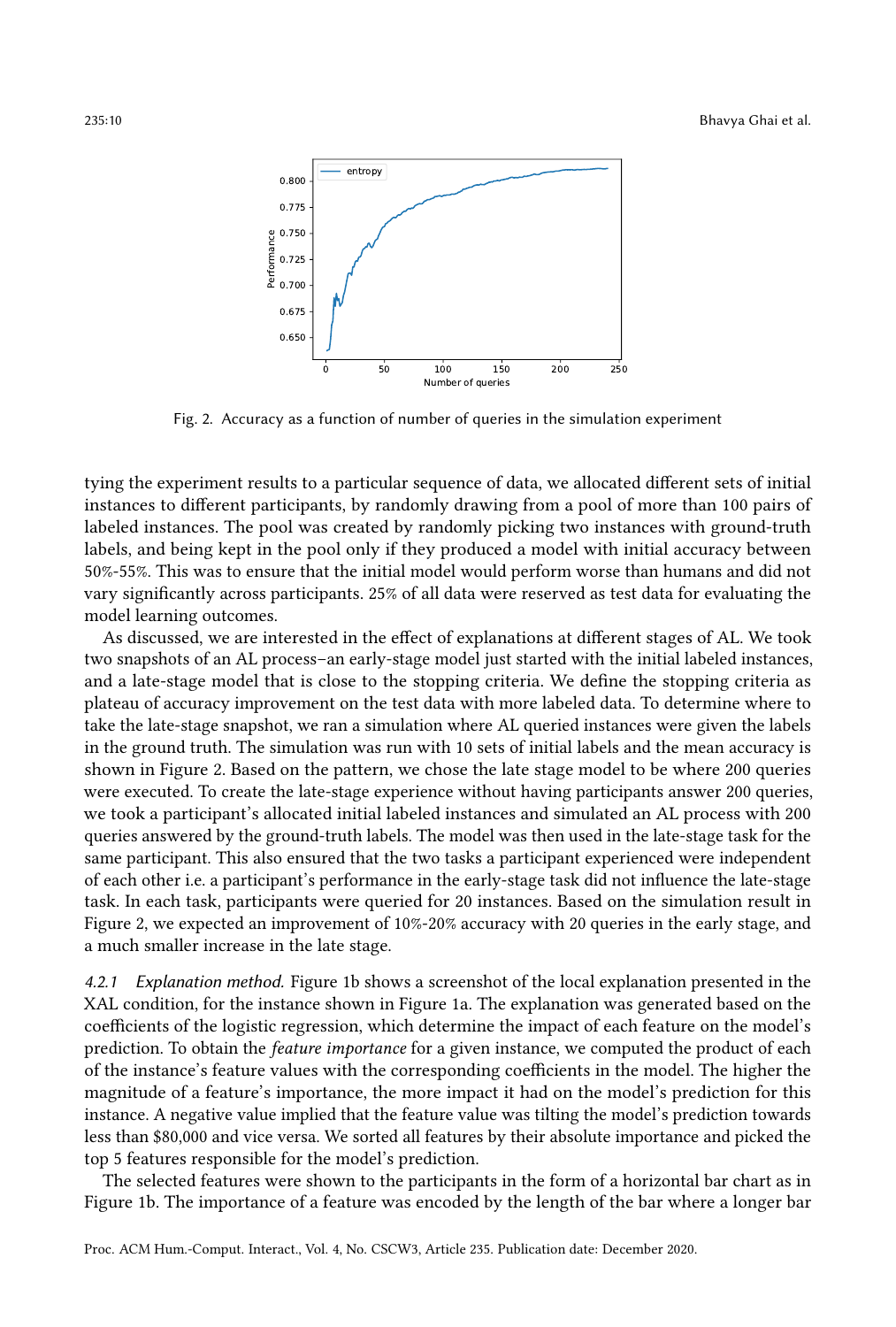Explainable Active Learning (XAL): Toward AI Explanations as Interfaces for Machine Teachers 235:11

meant greater impact and vice versa. The sign of the feature importance was encoded with color (green-positive, red-negative), and sorted to have the positive features at the top of the chart. Apart from the top contributing features, we also displayed the intercept of the logistic regression model as an orange bar at the bottom. Because it was a relatively skewed classification task (the majority of the population has an annual income of less than \$80,000), the negative base chance (intercept) needed to be understood for the model's decision logic. For example, in Figure [1,](#page-8-0) Occupation is the most important feature. Martial status and base chance are pointing towards less than \$80,000. While most features are tilting positively, the model prediction for this instance is still less than \$80,000 because of the large negative value of base chance.

## 5 EXPERIMENTAL DESIGN

We adopted a  $3 \times 2$  experimental design, with the learning condition (AL, CL, XAL) as a betweensubject treatment, and the learning stage (early v.s. late) as a within-subject treatment. That is, participants were randomly assigned to one of the conditions to complete two tasks, with queries from an early and a late stage AL model, respectively. The order of the early and late stage tasks was randomized and balanced for each participant to avoid order effect and biases from knowing which was the "improved" model.

We posted the experiment as a human intelligence task (HIT) on Amazon Mechanical Turk. We set the requirement to have at least 98% prior approval rate and each worker could participate only once. Upon accepting the HIT, a participant was assigned to one of the three conditions. The annotation task was given with a scenario of building a classification system for a customer database to provide targeted service for high- versus low-income customers, with a ML model that queries and learns in real time. Given that the order of the learning stage was randomized, we instructed the participants that they would be teaching two configurations of the system with different initial performance and learning capabilities.

With each configuration, a participant was queried for 20 instances, in the format shown in Figure [1a.](#page-8-0) A minimum of 10 seconds was enforced before they could proceed to the next query. In the AL condition, participants were presented with a customer's profile and asked to judge whether his or her annual income was above 80K. In the CL condition, participants were presented with the profile and the model's prediction. In the XAL condition, the model's prediction was accompanied by an explanation revealing the model's "rationale for making the prediction" (the top part of Figure [1b\)](#page-8-0). In both the CL and XAL conditions, participants were asked to judge whether the model prediction was correct and optionally answer an open-form question to explain that judgement (the middle part of Figure [1b\)](#page-8-0). In the XAL condition, participants were further asked to also give a rating to the model explanation and optionally explain their ratings with an open-form question (the bottom part of Figure [1b\)](#page-8-0). After a participant submitted a query, the model was retrained, and performance metrics of accuracy and F1 score (on the 25% reserved test data) were calculated and recorded, together with the participant's input and the time stamp.

After every 10 trials, the participants were told the percentage of their answers matching similar cases in the Census survey data, as a measure to help engaging the participants. An attention-check question was prompted in each learning stage task, showing the customer's profile in the prior query with two other randomly selected profiles as distractors. The participants were asked to select the one they just saw. Only one participant failed both attention-check questions, and was excluded from the analysis.

After completing 20 queries for each learning stage task, the participants were asked to fill out a survey regarding their subjective perception of the ML model they just finished teaching and the annotation task. The details of the survey will be discussed in Section [5.0.2.](#page-11-1) At the end of the HIT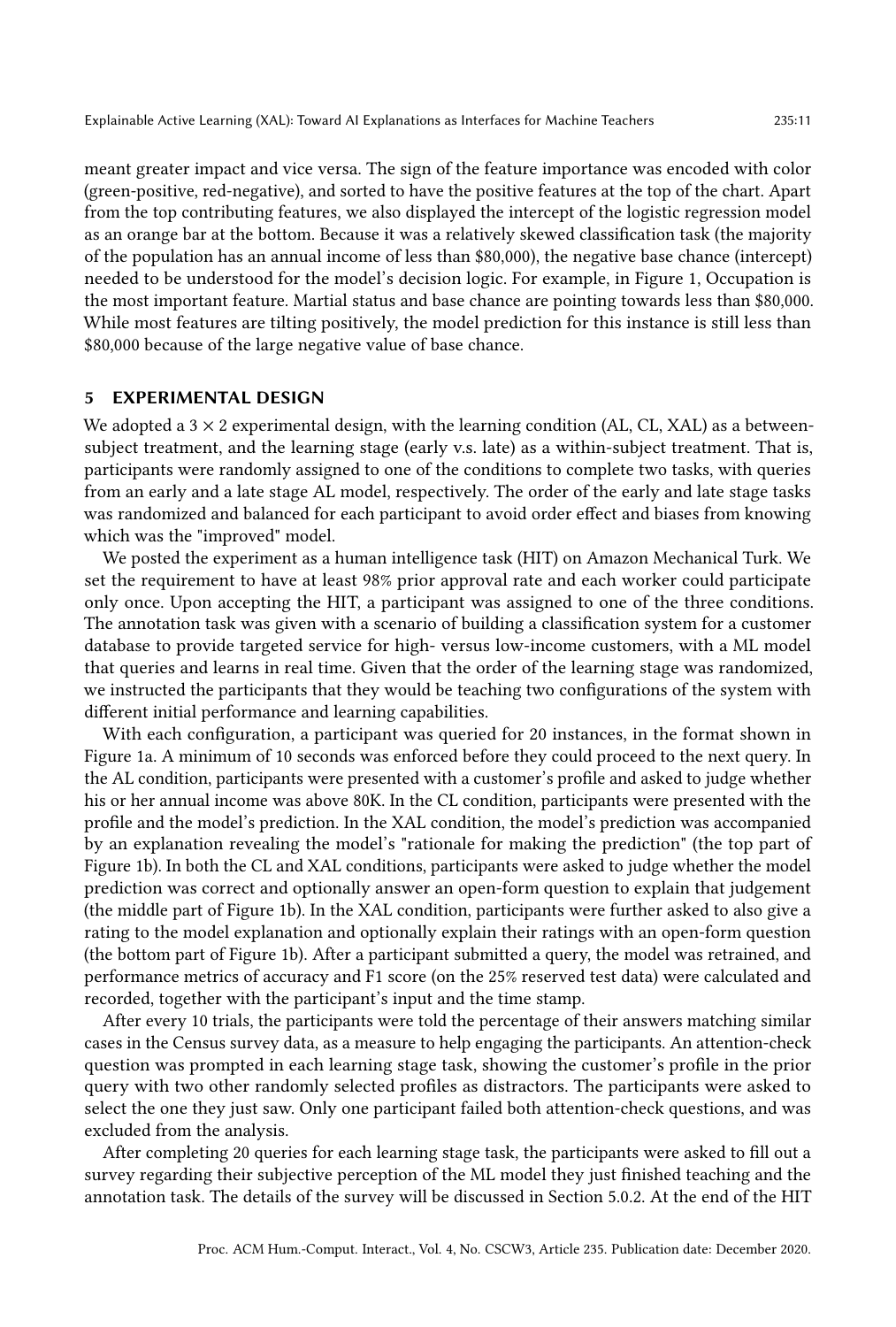we also collected participants' demographic information and factors of individual differences, to be discussed in Section [5.0.3.](#page-11-2)

<span id="page-11-0"></span>5.0.1 Domain knowledge training. We acknowledge that MTurk workers may not be experts of an income prediction task, even though it is a common topic. Our study is close to human-grounded evaluation proposed in [\[29\]](#page-24-15) as an evaluation approach for explainability, in which lay people are used as proxy to test general notions or patterns of the target application (i.e., by comparing outcomes between the baseline and the target treatment).

To improve the external validity, we took two measures to help participants gain domain knowledge. First, throughout the study, we provided a link to a supporting document with statistics of personal income based on the Census survey. Specifically, chance numbers–the chance of people with a feature-value to have income above 80K–were given for all feature-values the model used (by quantile if numerical features). Second, participants were given 20 practice trials of income prediction tasks and encouraged to utilize the supporting material. The ground truth–income level reported in the Census survey–was revealed after they completed each practice trial. Participants were told that the model would be evaluated based on data in the Census survey, so they should strive to bring the knowledge from the supporting material and the practice trials into the annotation task. They were also incentivized with a \$2 bonus if the consistency between their predictions and similar cases reported in the Census survey were among the top 10% of all participants.

After the practice trials, the agreement of the participants' predictions with the ground-truth in the Census survey for the early-stage trials reached a mean of 0.65 (SE=0.08). We note the queried instances in AL using uncertainty-based sampling are challenging by nature. The agreement with ground truth by one of the authors, who is highly familiar with the data and the task, was 0.75.

<span id="page-11-1"></span>5.0.2 Survey measuring subjective experience. To understand how explanation impacts annotators' subjective experiences (RQ2), we designed a survey for the participants to fill after completing each learning stage task. We asked the participants to self report the following (all based on a 5-point Likert Scale):

Trust in deploying the model: We asked participants to assess how much they could trust the model they just finished teaching to be deployed for the target task (customer classification). Trust in technologies is frequently measured based on McKnight's framework on Trust [\[63,](#page-26-21) [64\]](#page-26-22), which considers the dimensions of capability, benevolence, integrity for trust belief, and multiple actionbased items (e.g., "I will be able to rely on the system for the target task") for trust intention. We also consulted a recent paper on trust scale for automation [\[45\]](#page-25-20) and added the dimension of  $predictability$ for trust belief. We picked and adapted one item in each of the four trust belief dimensions (e.g., for benevolence, "Using predictions made by the system will harm customers' interest") , and four items for trust intention, and arrived at an 8-item scale to measure trust (3 were reversed scale). The Cronbach's alpha is 0.89.

Satisfaction of the annotation experience, by five items adapted from After-Scenario Questionnaire [\[54\]](#page-25-21) and User Engagement Scale [\[68\]](#page-26-23) (e.g. "I am satisfied with the ease of completing the task", "It was an engaging experience working on the task"). The Cronbach's alpha is 0.91

Cognitive workload of the annotation experience, by selecting two applicable items from the NASA-TLX task load index (e.g., "How mentally demanding was the task: 1=very low; 5=very high"). The Cronbach's alpha is 0.86.

<span id="page-11-2"></span>5.0.3 Individual differences. RQ3 asks about the mediating effect of individual differences, specifically the following: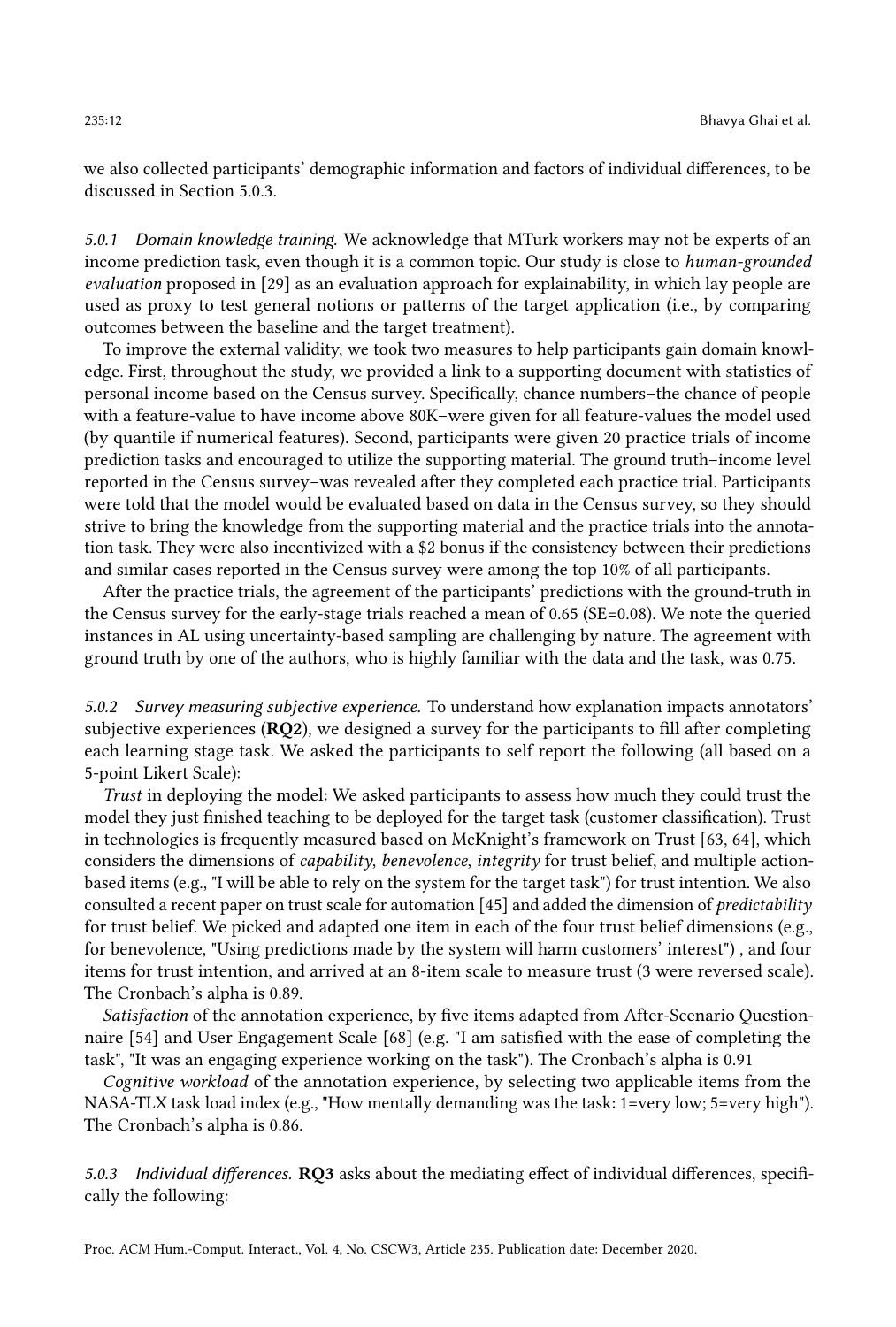Task knowledge to perform the income prediction judgement correctly. We used one's performance in the practice trails as a proxy, calculated by the percentage of trials judged correctly based on the ground truth of income level in the Census database.

AI experience, for which we asked participants to self-report "How much do you know about artificial Intelligence or machine learning algorithms." The original questions had four levels of experience. With few answered higher level of experience, we decided to combine the answers into a binary variable–without AI experience v.s. with AI experience.

Need for Cognition measures individual differences in the tendency to engage in thinking and cognitively complex activities. To keep the survey short, we selected two items from the classic Need for Cognition scale developed by Cacioppo and Petty [\[12\]](#page-24-20). The Cronbach's alpha is 0.88.

5.0.4 Participants. 37 participants completed the study. One participant did not pass both attentioncheck tests and was excluded. The analysis was conducted with 12 participants in each condition. Among them, 27.8% were female; 19.4% under the age 30, and 13.9% above the age 50; 30.6% reported to have no knowledge of AI, 52.8% with little knowledge ("know basic concepts in AI"), and the rest to have some knowledge ("know or used AI algorithms"). In total , participants spent about 20-40 min on the study and was compensated for \$4 with a 10% chance for additional \$2 bonus, as discussed in Section [5.0.1](#page-11-0)

## 6 RESULTS

For all analyses, we ran mixed-effects regression models to test the hypotheses and answer the research questions, with participants as random effects, learning Stage, Condition, and individual factors (Task Knowledge, AI Experience, and Need for Cognition) as fixed effects. RQ2 and RQ3 are concerned with interactive effects of Stage or Individual factors with learning Conditions. Therefore for every dependant variable we are interested in, we started with including all two-way interactions with Condition in the model, then removed insignificant interactive terms in reducing order. A VIF test was run to confirm there was no multicollinearity issue with any of the variables (all lower than 2). In each sub-section, we report statistics based on the final model and summarize the findings at the end.

#### 6.1 Annotation and learning outcomes (RQ1, RQ3)

First, we examined the model learning outcomes in different conditions. In Table [1](#page-13-0) (the third to sixth columns), we report the statistics of performance metrics–Accuracy and F1 scores– after the 20 queries in each condition and learning stage. We also report the performance improvement, as compared to the initial model performance before the 20 queries.

For each of the performance and improvement metrics, we ran a mixed-effect regression model as described earlier. In all the models, we found only significant main effect of Stage for all performance and improvement metrics ( $p < 0.001$ ). The results indicate that participants were able to improve the early-stage model significantly more than the later-stage model, but the improvement did not differ across learning conditions.

In addition to the performance metrics, we looked at the *Human accuracy*, defined as the percentage of labels given by a participant that were consistent with the ground truth. Interestingly, we found a significant interactive effect between Condition and participants' Task Knowledge (calculated as one's accuracy score in the training trials): taking CL condition as a reference level, XAL had a positive interactive effect with Task Knowledge ( $\beta = 0.67$ ,  $SE = 0.29$ ,  $p = 0.03$ ). In Figure [3,](#page-13-1) we plot the pattern of the interactive effect by first performing a median split on Task Knowledge scores to categorize participants into high performers and low performers. The figure shows that, compared to the CL condition, adding explanations had a reverse effect for those with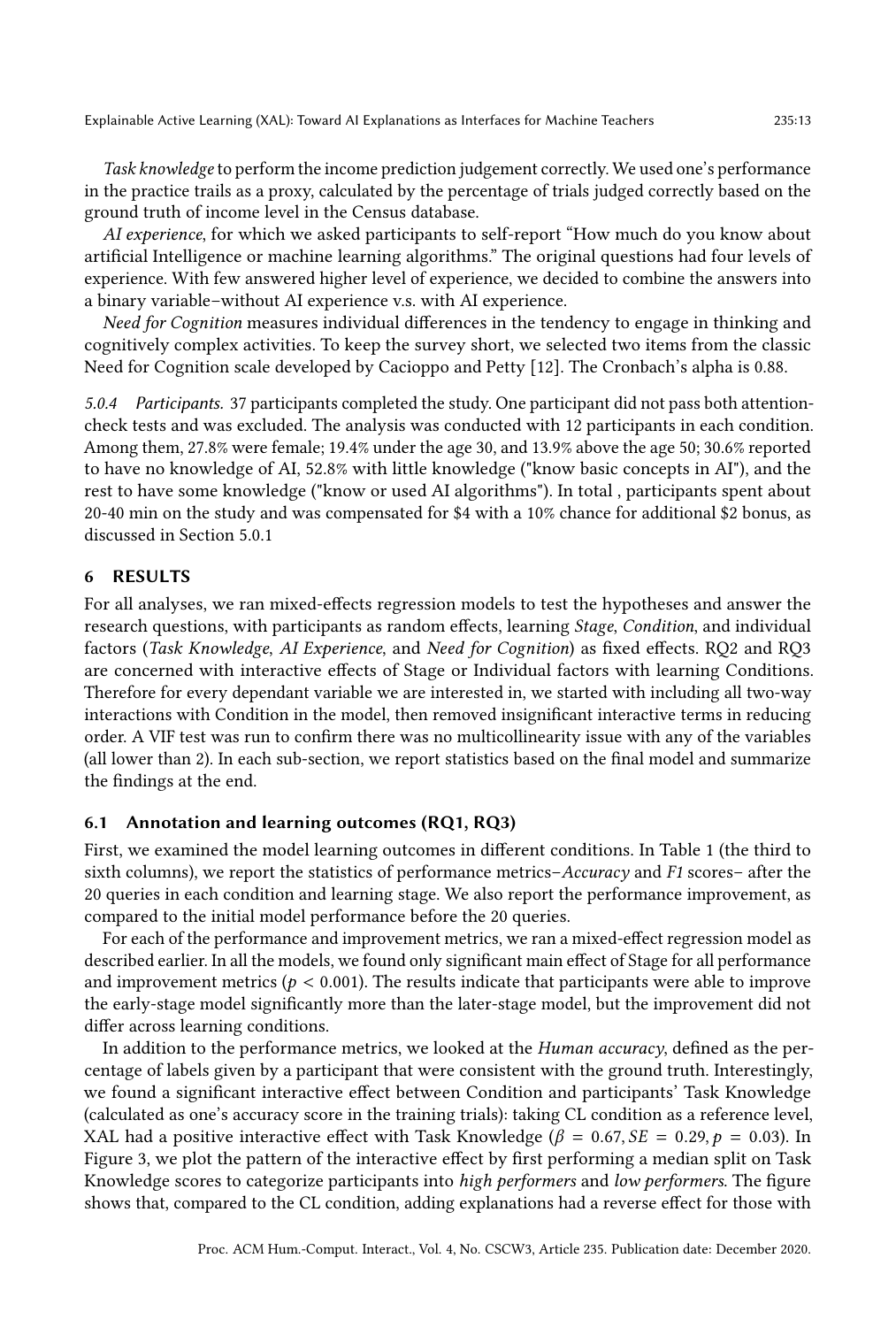<span id="page-13-0"></span>

| Stage | Condition Acc. |       | Acc.<br>improve | F1    | F1<br>im-<br>prove | %Agree | Human<br>Acc. |
|-------|----------------|-------|-----------------|-------|--------------------|--------|---------------|
| Early | AL             | 67.0% | 13.7%           | 0.490 | 0.104              | 55.0%  | 66.7%         |
|       | <b>CL</b>      | 64.2% | 11.7%           | 0.484 | 0.105              | 58.3%  | 62.1%         |
|       | XAL            | 64.0% | 11.8%           | 0.475 | 0.093              | 62.9%  | 63.3%         |
| Late  | AL             | 80.4% | $0.1\%$         | 0.589 | 0.005              | 47.9%  | 54.2%         |
|       | CL             | 80.8% | 0.2%            | 0.587 | 0.007              | 55.8%  | 58.8%         |
|       | XAL            | 80.3% | $-0.2%$         | 0.585 | $-0.001$           | 60.0%  | 55.0%         |

Table 1. Results of model performance and labels

<span id="page-13-1"></span>

Fig. 3. Human accuracy across conditions and task knowledge levels. All error bars represent +/- one standard error.

high or low task knowledge. While explanations helped those with high task knowledge to provide better labels, it impaired the judgment of those with low task knowledge. There was also a main negative effect of late Stage ( $SE = 0.21$ ,  $t = 3.87$ ,  $p < 0.001$ ), confirming that queried instances in the later stage were more challenging for participants to judge correctly.

We conducted the same analysis on the Agreement between each participant's labels and the model predictions and found a similar trend: using the CL condition as the reference level, there was a marginally significant interactive effect between XAL and Task Knowledge ( $\beta = -0.75$ ,  $SE =$ 0.45,  $p = 0.10$ )<sup>[2](#page-13-2)</sup>. The result suggests that explanations might have an "anchoring effect" on those with low task knowledge, making them more inclined to accept the model's predictions. Indeed, we zoomed in on trials where participants agreed with the model predictions, and looked at the percentage of wrong agreement where the judgment was inconsistent with the ground truth. We found a significant interaction between XAL and Task Knowledge, using CL as a reference level  $(\beta = -0.89, SE = 0.45, p = 0.05)$ . We plot this interactive effect in Figure [4:](#page-14-0) adding explanations had a reverse effect for those with high or low task knowledge, making the latter more inclined to mistakenly agree with the model's predictions. We did not find such an effect for incorrect disagreement looking at trials where participants disagreed with the model's predictions.

<span id="page-13-2"></span><sup>&</sup>lt;sup>2</sup>We consider  $p < 0.05$  as significant, and  $0.05 \le p < 0.10$  as marginally significant, following statistical convention [\[24\]](#page-24-23)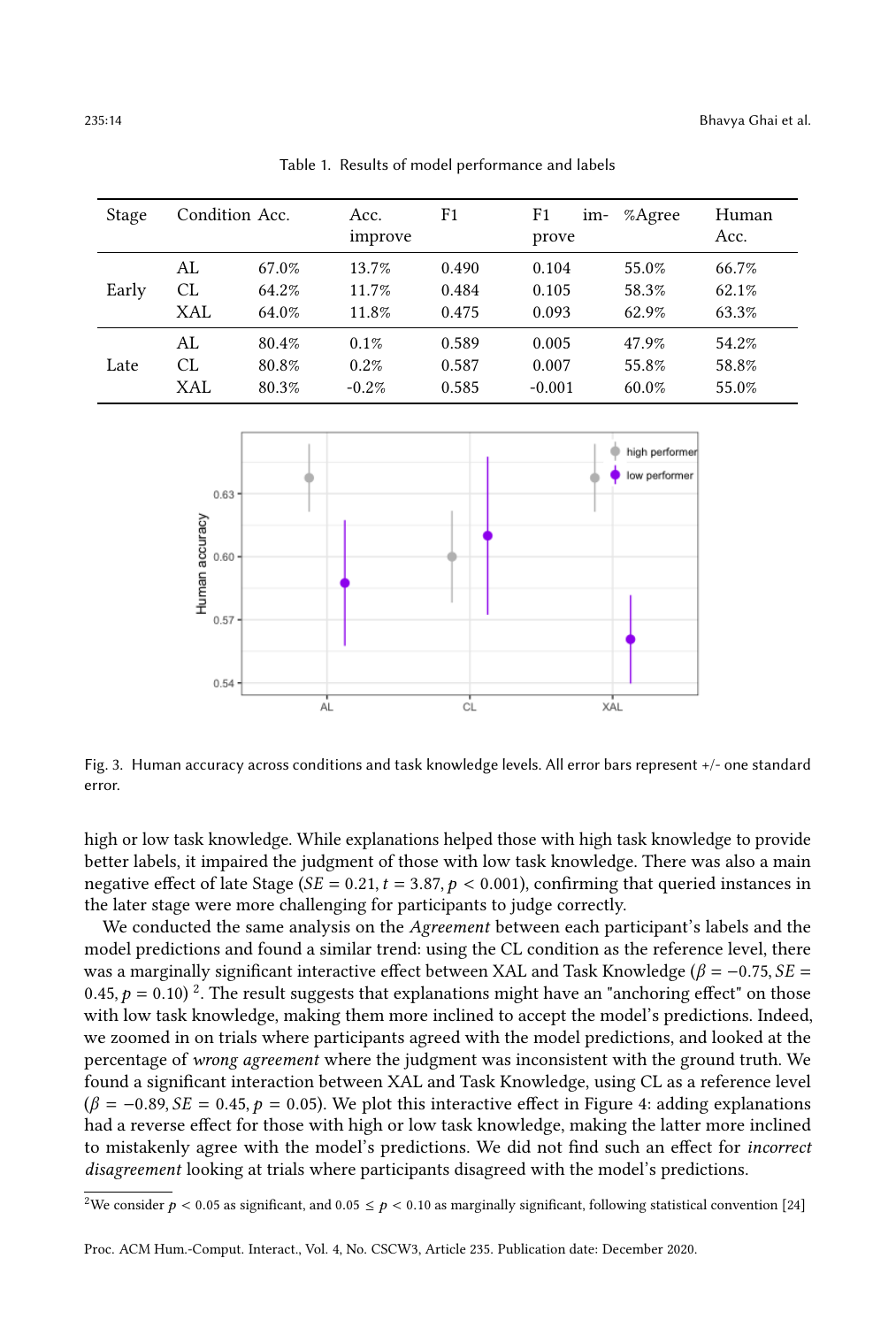<span id="page-14-0"></span>

<span id="page-14-1"></span>Fig. 4. Percentage of wrong agreement among all agreeing judgments with model predictions across Conditions and Task Knowledge levels. All error bars represent +/- one standard error.

| Stage | Condition Trust |      | Satisfaction Workload |      |
|-------|-----------------|------|-----------------------|------|
|       | AL.             | 3.14 | 4.23                  | 2.08 |
| Early | CL              | 3.83 | 3.69                  | 2.71 |
|       | XAL             | 2.42 | 3.31                  | 3.00 |
|       | AL              | 3    | 4.18                  | 2.25 |
| Late  | CL.             | 2.71 | 3.63                  | 2.67 |
|       | XAL             | 2.99 | 3.35                  | 3.14 |

Table 2. Survey results

Taken together, to our surprise, we found the opposite results of H4: local explanations further polarized the annotation outcomes of those with high or low task knowledge, compared to only showing model predictions without explanations. While explanations may help those with high task knowledge to make better judgment, they have a negative anchoring effect for those with low task knowledge by making them more inclined to agree with the model even if it is erroneous. This could be a potential problem for XAL, even though we did not find this anchoring effect to have statistically significant negative impact on the model's learning outcome. We also showed that with uncertainty sampling of AL, as the model matured, it became more challenging for annotators to make correct judgment and improve the model performance.

#### 6.2 Annotator experience (RQ2, RQ3)

We then investigated how participants' self-reported experience differed across conditions by analyzing the following survey scales (measurements discussed in Section [5.0.2\)](#page-11-1): trust in deploying the model, interaction satisfaction, and perceived cognitive workload. Table [2](#page-14-1) reports the mean ratings in different conditions and learning stage tasks. For each self-reported scale, we ran a mixed-effects regression model as discussed in the beginning of this section.

First, for trust in deploying the model, using AL as the reference level, we found a significant positive interaction between XAL Condition and Stage ( $\beta = 0.70$ ,  $SE = 0.31$ ,  $p = 0.03$ ). As shown in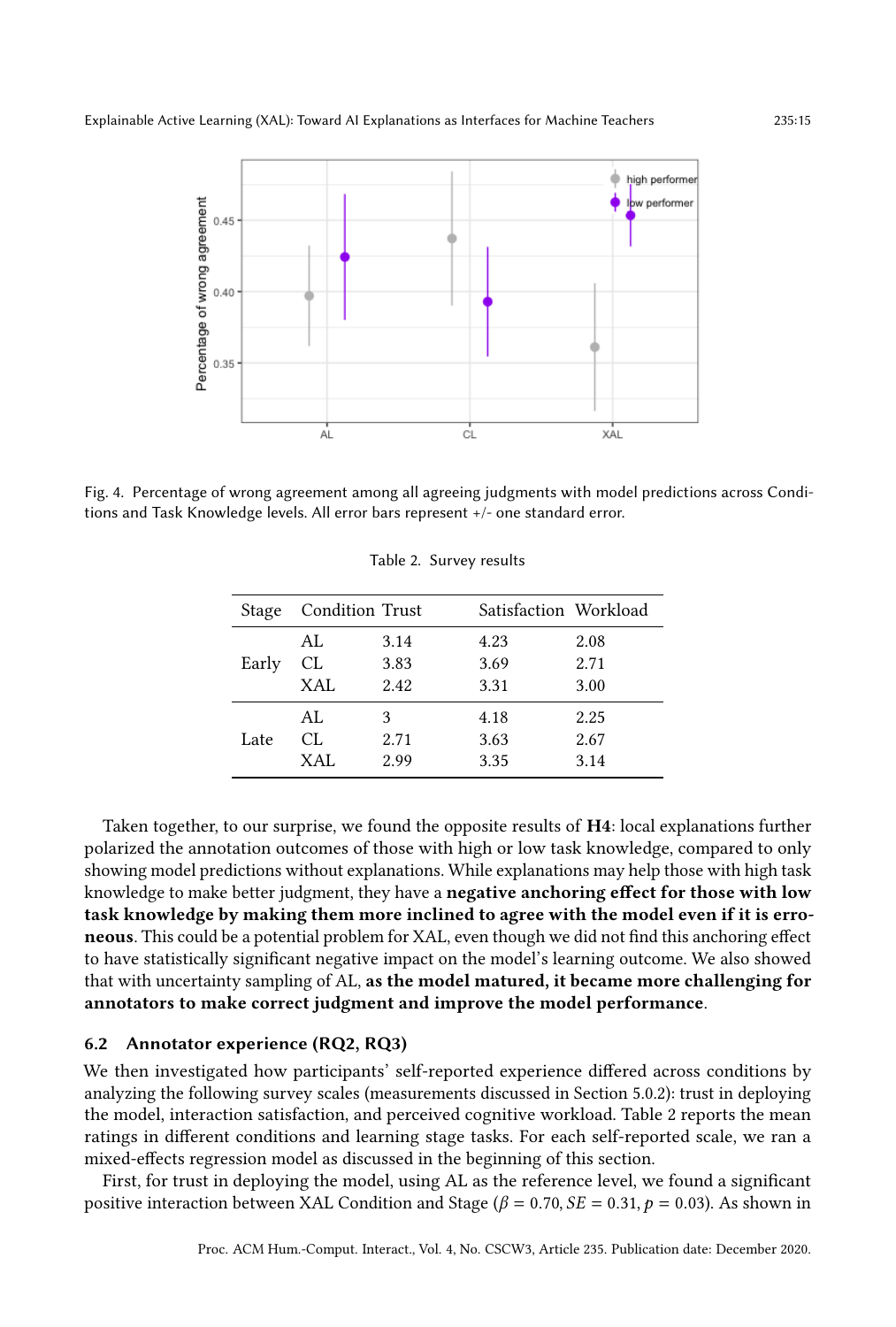<span id="page-15-0"></span>

Fig. 5. Trust in deploying the model across Conditions and Stages. All error bars represent +/- one standard error.

Table [2](#page-14-1) and Figure [5,](#page-15-0) compared to the other two conditions, participants in the XAL Condition had significantly lower trust in deploying the early stage model, but enhanced their trust in the later stage model. The results confirmed H1 that explanations help calibrate annotators' trust in the model at different stages of the training process, while showing model predictions alone (CL) was not able to have that effect.

We also found a two-way interaction between XAL Condition and participants' AI Experience (with/without experience) on trust in deploying the model ( $\beta = 1.43$ ,  $SE = 0.72$ ,  $p = 0.05$ ) (AL as the reference level). Figure [6](#page-16-0) plots the effect: people without AI experience had exceptionally high "blind" trust and high variance of the trust (error bar) in deploying the model in the AL condition. With XAL they were able to an appropriate level of trust. The result highlight the **challenge** for annotators to assess the trustworthiness of the model to be deployed, especially for those inexperienced with AI. Providing explanations could effectively appropriate their trust, supporting H5.

For interaction satisfaction, the descriptive results in Table [2](#page-14-1) suggests a decreasing trend of satisfaction in XAL condition compared to baseline AL. By running the regression model we found a significant two-way interaction between XAL Condition and Need for Cognition ( $\beta = 0.54$ ,  $SE =$ 0.26,  $p = 0.05$ ) (AL as reference level). Figure [7](#page-16-1) plots the interactive effect, with median split on Need for Cognition scores. It demonstrates that explanations negatively impacted satisfaction, but only for those with low Need for Cognition, supporting H6 and rejecting H2. We also found a positive main effect of Task Knowledge ( $SE = 1.31$ ,  $t = 2.76$ ,  $p = 0.01$ ), indicating that people who were good at the annotation task reported higher satisfaction.

For self-reported cognitive workload, the descriptive results in Table [2](#page-14-1) suggests an increasing trend in XAL condition compared to baseline AL. Regression model found an interactive effect between the condition XAL and AI experience ( $\beta = 1.30$ ,  $SE = 0.59$ ,  $p = 0.04$ ). As plotted in Figure [8,](#page-17-0) the XAL condition presented higher cognitive workload compared to baseline AL, but only for those with AI experience. This partially supports H3, and potentially suggests that those with AI experience were able to more carefully examine the explanations.

We also found an interactive effect between CL condition and Need for Cognition on cognitive workload ( $\beta = 0.53$ ,  $SE = 0.19$ ,  $p = 0.01$ ), and the remaining negative main effect of Need for Cognition ( $\beta = -0.41, SE = 0.14, p = 0.01$ ). Pair-wise comparison suggests that participants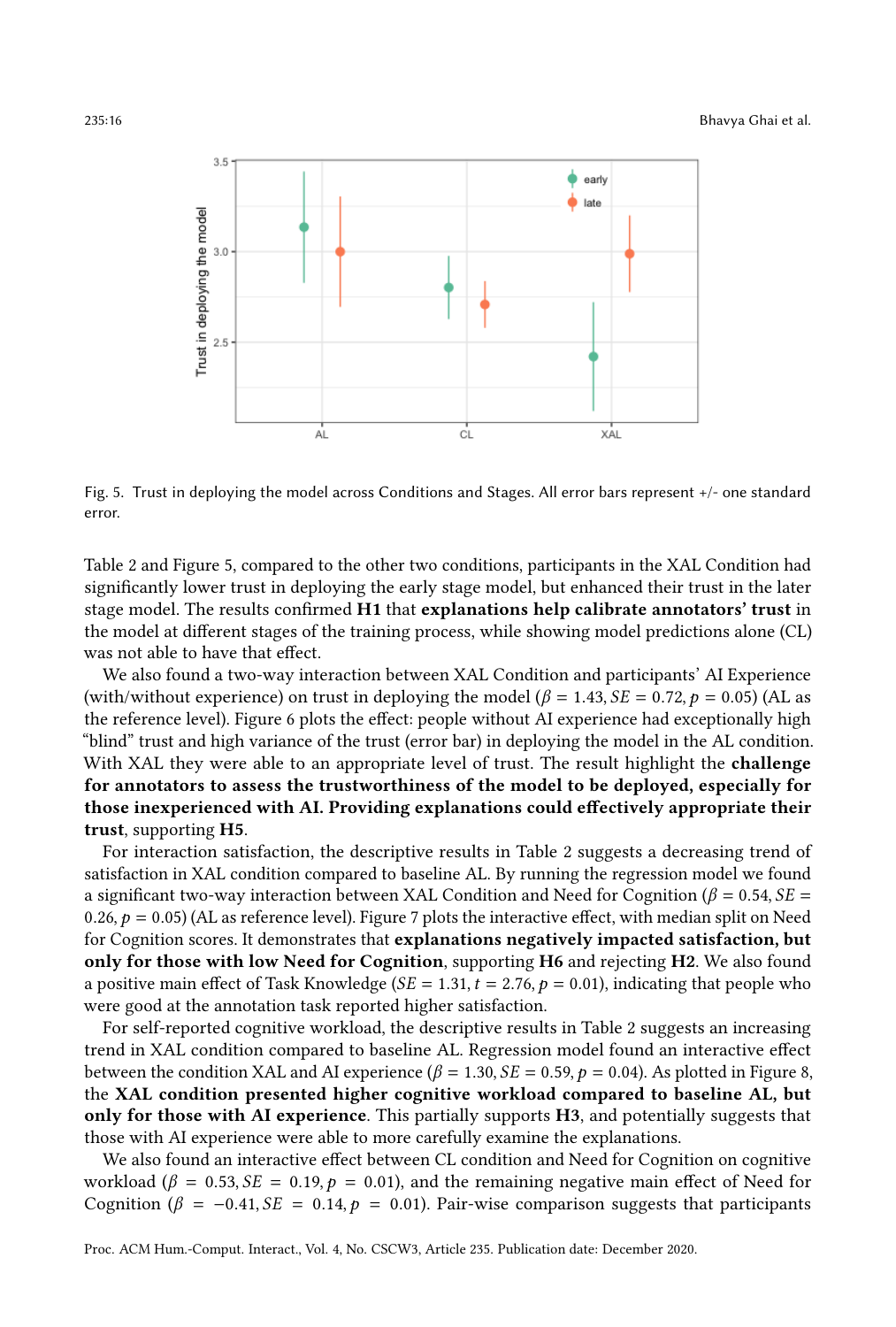<span id="page-16-0"></span>

<span id="page-16-1"></span>Fig. 6. Trust in deploying the model across conditions and experience with AI. All error bars represent +/- one standard error.



Fig. 7. Satisfaction across conditions and experience with AI. All error bars represent +/- one standard error.

with low Need for Cognition reported higher cognitive workload than those with high Need for Cognition, except in the CL condition, where they only had to accept or reject the model's predictions. Together with the results on satisfaction, CL may be a preferred choice for those with low Need for Cognition.

In summary, to answer RQ2, participants' self-reported experience confirmed the benefit of explanations for calibrating trust and judging the maturity of the model. Hence XAL could potentially help annotators form stopping criteria with more confidence. Evidence was found that explanations increased cognitive workload, but only for those experienced with AI. We also identified an unexpected effect of explanations in reducing annotator satisfaction, but only for those self-identified to have low Need for Cognition, suggesting that the additional information and workload of explanation may avert annotators who have little interest or capacity to deliberate on the explanations.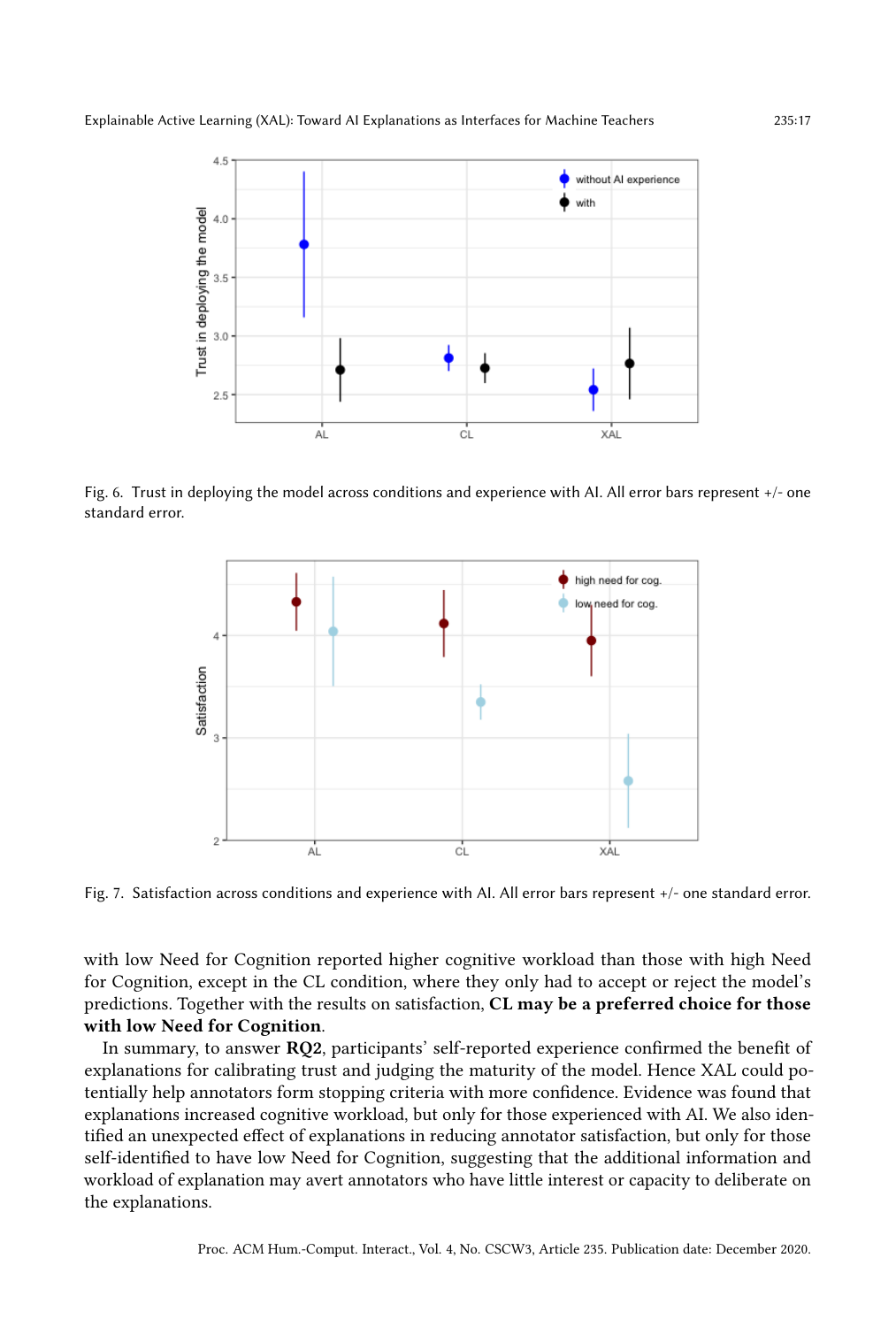<span id="page-17-0"></span>

Fig. 8. Cognitive workload across conditions and experience with AI. All error bars represent +/- one standard error.

The quantitative results with regard to RQ3 confirmed the mediating effect of individual differences in Task Knowledge, AI Experience and Need for Cognition on one's reception to explanations in an AL setting. Specifically, people with better Task Knowledge and thus more capable of detecting AI's faulty reasoning, people inexperienced with AI who might be otherwise clueless about the model training task, and people with high Need for Cognition, may benefit more from XAL compared to traditional AL.

## 6.3 Feedback for explanation (RQ4)

In the XAL condition, participants were asked to rate the system's rationale based on the explanations and respond to an optional question to explain their ratings. Analyzing answers to these questions allowed us to understand what kind of feedback participants naturally wanted to give the explanations (RQ4).

First, we inspected whether participants' explanation ratings could provide useful information for the model to learn from. Specifically, if the ratings could distinguish between correct and incorrect model predictions, then they could provide additional signals. Focusing on the XAL condition, we calculated, for each participant, in each learning stage task, the average explanation ratings given to instances where the model made correct and incorrect predictions (compared to ground truth). The results are shown in Figure [9.](#page-18-0) By running an ANOVA on the average explanation ratings, with Stage and Model Correctness as within-subject variables, we found the main effect of Model Correctness to be significant,  $F(1, 11) = 14.38$ ,  $p < 0.01$ . This result indicates that participants were able to distinguish the rationales of correct and incorrect model predictions, in both the early and late stages, confirming the utility of annotators' rating on the explanations.

One may further ask whether explanation ratings provided additional information beyond the judgement expressed in the labels. For example, among cases where the participants disagreed (agreed) with the model predictions, some of them could be correct (incorrect) predictions, as compared to the ground truth. If explanation ratings could distinguish right and wrong disagreement (agreement), they could serve as additional signals that supplement instance labels. Indeed, as shown in Figure [10,](#page-18-1) we found that among the disagreeing instances, participants' average explanation rating given to wrong disagreement (the model was making the correct prediction and should not have been rejected) was higher than those to the right disagreement  $(F(1, 11) = 3.12, p = 0.10)$ , especially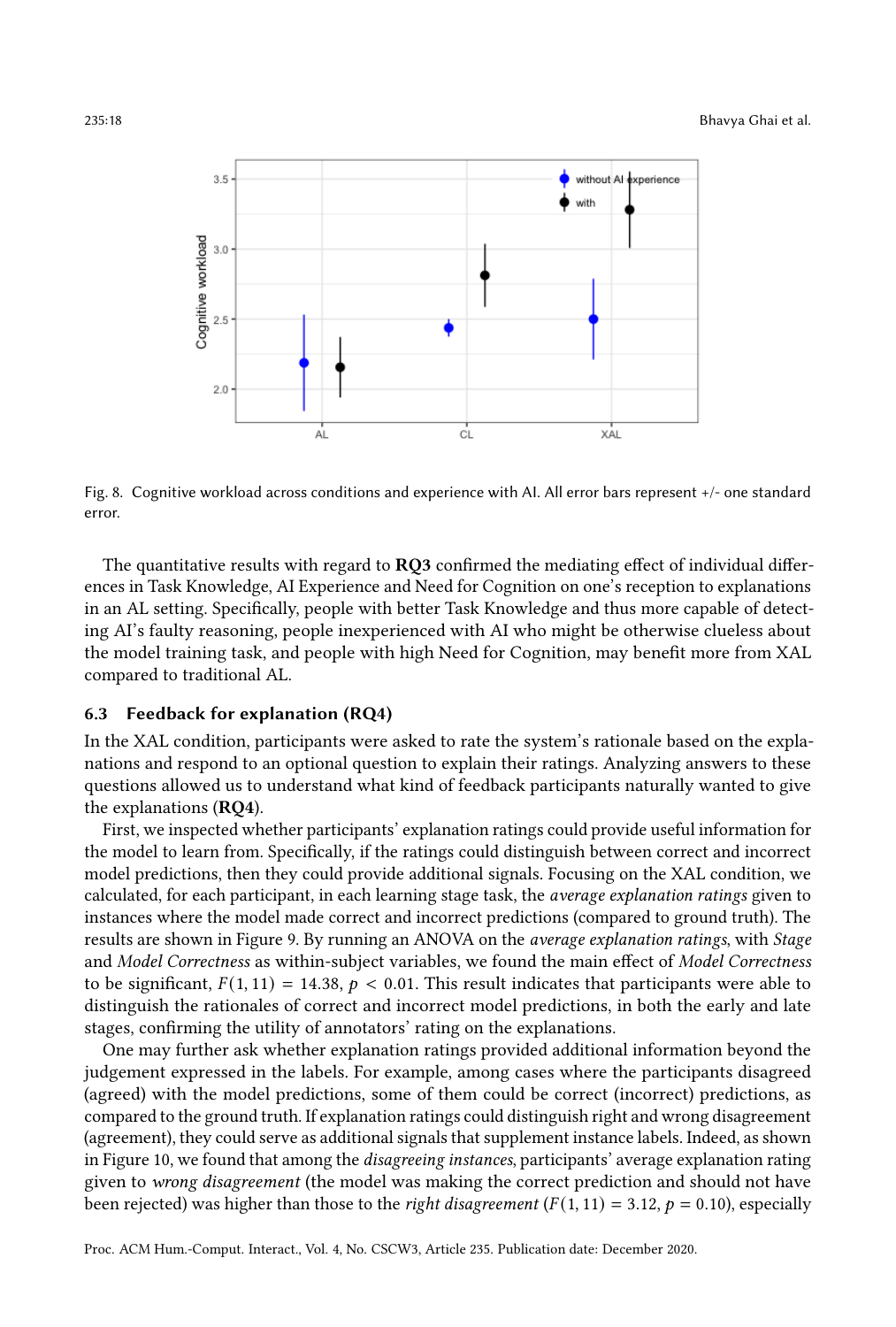<span id="page-18-0"></span>

<span id="page-18-1"></span>Fig. 9. Explanation ratings for correct and incorrect model predictions



Fig. 10. Explanation ratings for disagreeing instances

in the late stage (interactive effect between *Stage* and *Disagreement Correctness*  $F(1, 11) = 4.04$ *,*  $p = 0.07$ ). We did not find this differentiating effect of explanation for agreeing instances.

The above results are interesting as Teso and Kersting proposed to leverage feedback of "weak acceptance" to train AL ("right decision for the wrong reason" [\[92\]](#page-27-17)), in which people agree with the system's prediction but found the explanation to be problematic. Empirically, we found that the tendency for people to give weak acceptance may be less than weak rejection. Future work could explore utilizing weak rejection to improve model learning, for example, with AL algorithms that can consider probabilistic annotations [\[86\]](#page-27-19).

<span id="page-18-2"></span>6.3.1 Open form feedback. We conducted content analysis on participants' open form answers to provide feedback, especially by comparing the ones in the CL and XAL conditions. In the XAL condition, participants had two fields as shown in Figure [1b](#page-8-0) to provide their feedback for the model decision and explanation. We combined them for the content analysis as some participants filled everything in one text field. In the CL condition, only the first field on model decision was shown. Two authors performed iterative coding on the types of feedback until a set of codes emerged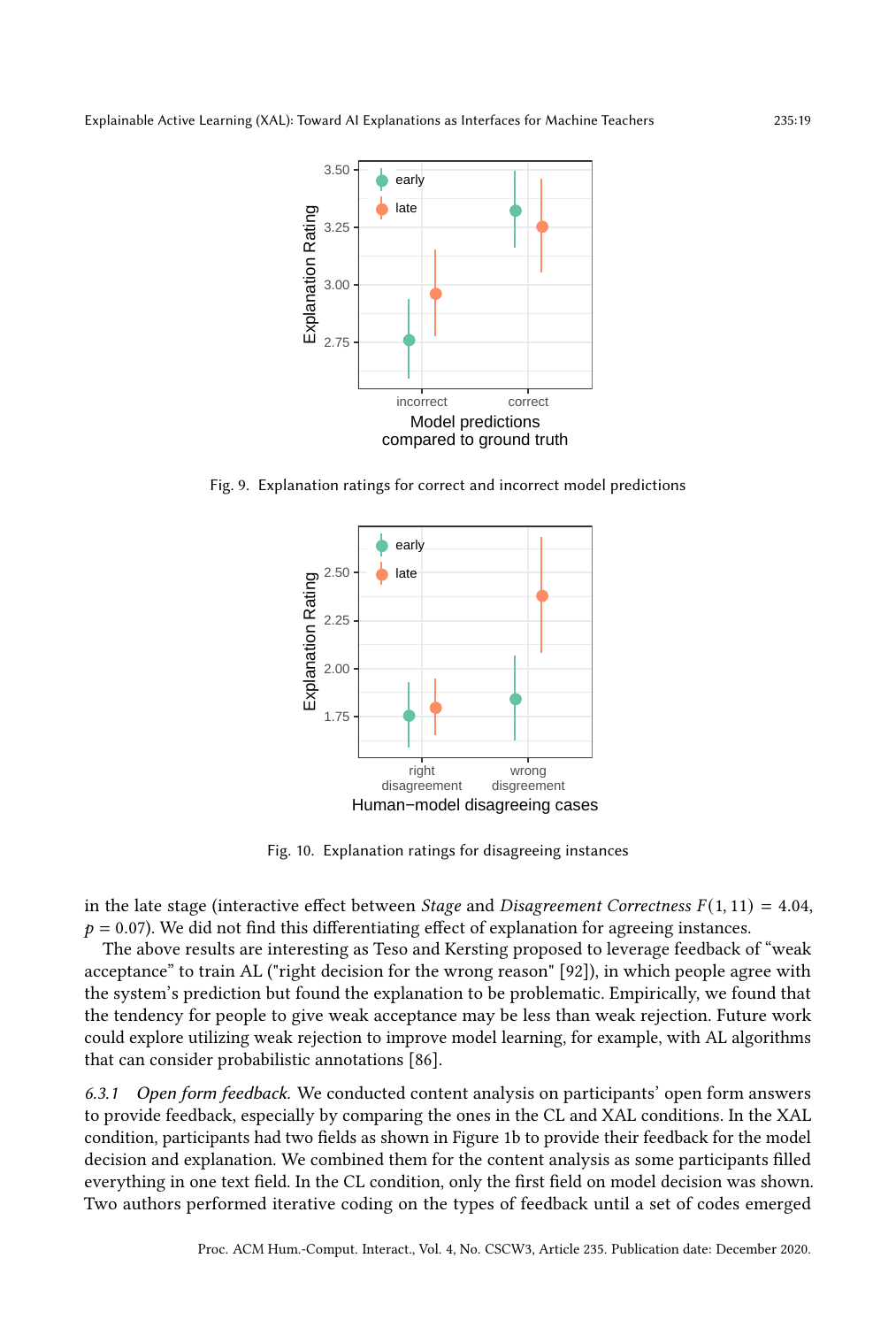and were agreed upon. In total, we gathered 258 entries of feedback on explanations in the XAL conditions (out of 480 trials). 44.96% of them did not provide enough information to be considered valid feedback (e.g. simply expressing agreement or disagreement with the model).

The most evident pattern contrasting the CL and XAL conditions is a shift from commenting on the top features to determine an income prediction to more diverse types of comments based on the explanation. For example, in the CL condition, the majority of comments were concerned with the job category to determine one's income level, such as "Craft repair likely doesn't pay more than 80000." However, for the model, job category is not necessarily the most important feature for individual decisions, suggesting that people's direct feature-level input may not be ideal for the learning model to consume. In contrast, feedback based on model explanations is not only more diverse in their types, but also covers a wider range of features. Below we discuss the types of feedback, ranked by the occurring frequency.

- Tuning weights ( $N = 81$ ): The majority of feedback focused on the weights bars in the explanation visualization, expressing disagreement and adjustment one wanted to make. E.g.,"marital status should be weighted somewhat less". It is noteworthy that while participants commented on between one to four features, the median number of features was only one. Unlike in the CL condition where participants overly focused on the feature of job category, participants in the XAL condition often caught features that did not align with their expectation, e.g. "Too much weight put into being married", or "Age should be more negatively ranked". Some participants kept commenting on a feature in consecutive queries to keep tuning its weights, showing that they had a desired range in mind.
- Removing, changing direction of, or adding features ( $N = 28$ ): Some comments suggested, qualitatively, to remove, change the impact direction of, or add certain features. This kind of feedback often expressed surprise, especially on sensitive features such as race and gender, e.g." not sure why females would be rated negatively", or "how is divorce a positive thing". Only one participant mentioned adding a feature not shown, e.g., "should take age into account". These patterns echoed observations from prior work that local explanation heightens people's attention towards unexpected, especially sensitive features [\[27\]](#page-24-16). We note that "removing a feature to be irrelevant" is the feedback Teso and Kersting's AL algorithm incorporates [\[92\]](#page-27-17).
- Ranking or comparing multiple feature weights  $(N = 12)$ : A small number of comments explicitly addressed the ranking or comparison of multiple features, such as "occupation should be ranked more positively than marital status".
- Reasoning about combination and relations of features ( $N = 10$ ): Consistent with observation in Stumpf et al.'s study [\[89\]](#page-27-10), some comments suggested the model to consider combined or relational effect of features–e.g., "years of education over a certain age is negligible", or "hours per week not so important in farming, fishing". This kind of feedback is rarely considered by current AL or iML systems.
- Logic to make decisions based on feature importance  $(N = 6)$ : The feature importance based explanation associates the model's prediction with the combined weights of all features. Some comments ( $N = 6$ ) expressed confusion, e.g. "literally all of the information points to earning more than 80,000" (while the base chance was negative). Such comments highlight the need for a more comprehensible design of explanations, and also indicate people's natural tendency to provide feedback on the model's overall logic.
- Changes of explanation ( $N = 5$ ): Interacting with an online AL algorithm, some participants paid attention to the changes of explanations. For example, one participant in the condition seeing the late-stage model first noticed the declining quality of the system's rationale. Another participant commented that the weights in the model explanation "jumps back and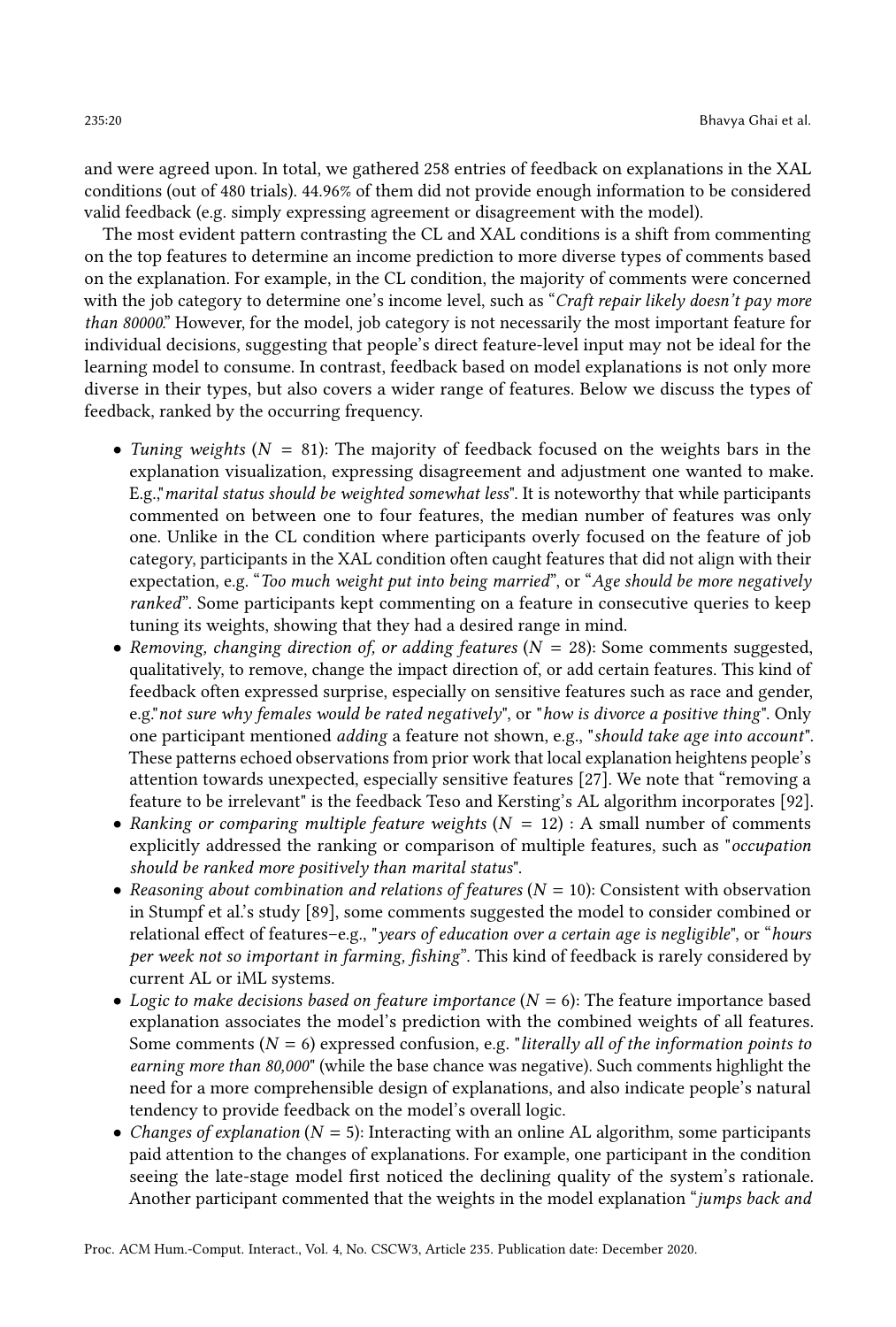fourth, for the same job". Change of explanation is a unique property of the AL setting. Future work could explore interfaces that explicitly present changes or progress in the explanation and utilize the feedback.

To summarize, we identified opportunities to use local explanations to elicit knowledge input beyond instance labels. By simply soliciting a rating for the explanation, additional signals for the instance could be obtained for the learning model. Through qualitative analysis of the open-form feedback, we identified several categories of input that people naturally wanted to give by reacting to the local explanations. Future work could explore algorithms and systems that utilize annotators' input based on local explanations for the model's features, weights, feature ranks, relations, and changes during the learning process.

# 7 DISCUSSIONS AND FUTURE DIRECTIONS

Our work is motivated by the vision of creating natural experiences to teach learning models by seeing and providing feedback for the model's explanations of selected instances. While the results show promises and illuminate key considerations of user preferences, it is only a starting point. To realize the vision, supporting the needs of machine teachers and fully harnessing their feedback for model explanations, requires both algorithmic advancement and refining the ways to explain and interact. Below we provide recommendations for future work of XAL as informed by the study.

#### 7.1 Explanations for machine teaching

Common goals of AI explanations, as reflected in much of the XAI literature, are to support a complete and sound understanding of the model [\[16,](#page-24-14) [48\]](#page-25-1), and to foster trust in the AI [\[19,](#page-24-18) [69\]](#page-26-18). These goals may have to be revised in the context of machine teaching. First, explanations should aim to calibrate trust, and in general the perception of model capability, by accurately and efficiently communicating the model's current limitations.

Second, while prior work often expects explanations to enhance adherence or persuasiveness [\[69\]](#page-26-18), we highlight the opposite problem in machine teaching, as an "anchoring" effect to a naive model's judgment could be counter-productive and impair the quality of human feedback. Future work should seek alternative designs to mitigate the anchoring effect. For example, it would be interesting to use a partial explanation that does not reveal the model's judgment (e.g., only a subset of top features [\[51\]](#page-25-22)), or have people first make their own judgment before seeing the explanation.

Third, the premise of XAL is to make the teaching task accessible by focusing on individual instances and eliciting incremental feedback. It may be unnecessary to target a complete understanding of the model, especially as the model is constantly being updated. Since people have to review and judge many instances in a row, low cognitive workload without sacrificing the quality of feedback should be a primary design goal of explanations for XAL. One potential solution is progressive disclosure by starting from simplified explanations and progressively provide more details [\[87\]](#page-27-20). Since the early-stage model is likely to have obvious flaws, using simpler explanations could suffice and demand less cognitive resource. Another approach is to design explanations that are sensitive to the targeted feedback, for example by only presenting features that the model is uncertain about or people are likely to critique, assuming some notion of uncertainty or likelihood information could be inferred.

While we used a local feature importance visualization to explain the model, we could speculate on the effect of alternative designs based on the results. We chose a visualization design to show the importance values of multiple features at a glance. While it is possible to describe the feature importance with texts as in [\[27\]](#page-24-16), it is likely to be even more cognitively demanding to read and comprehend. We do not recommend further limiting the number of features presented, since people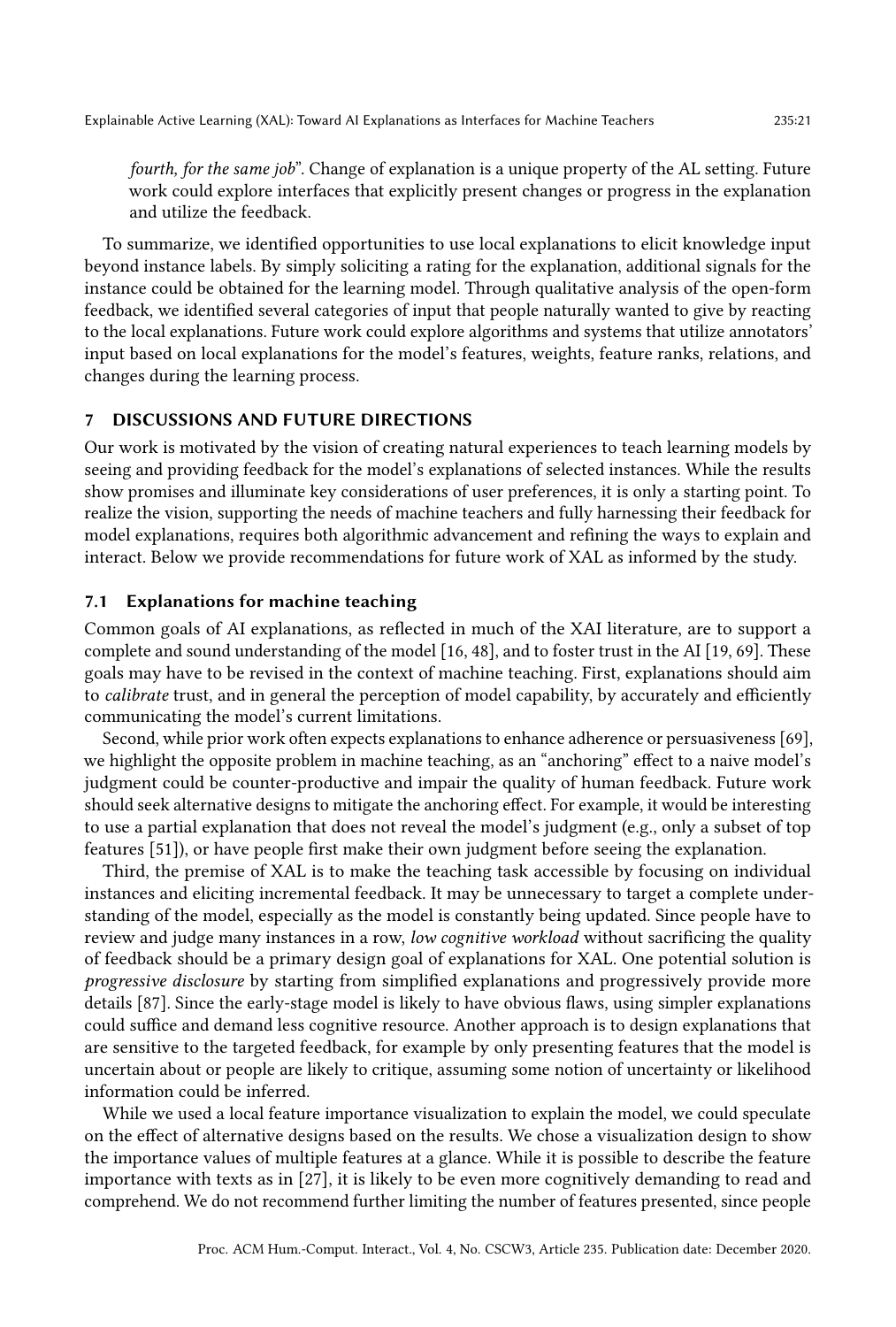are more inclined to critique features they see rather than recalling ones not presented. Other design choices for local explanations include presenting similar examples with the same known outcome [\[9,](#page-24-24) [37\]](#page-25-23), and rules that the model believes to guarantee the prediction [\[73\]](#page-26-24) (e.g., "someone with an executive job above the age of 40 is highly likely to earn more than 80K"). We suspect that the example based explanation might not present much new information for feedback. The rule-based explanation, on the other hand, could be an interesting design for future work to explore, as annotators may be able to approve or disapprove the rules, or judge between multiple candidate rules [\[38\]](#page-25-24). This kind of feedback could be leveraged by the learning model. Lastly, we fixed on local explanations for the model to self-address the why question (intelligibility type). We believe it fits naturally with the workflow of AL querying selected instances. A potential drawback is that it requires annotators to carefully reason with the explanation for every new queried instance. It would be interesting to explore using a global explanation so that annotators would only need to attend to changes of overall logic as the model learns. But it is unknown whether a global explanation is as easy for non-AI-experts to make sense and provide feedback on.

There are also opportunities to develop new explanation techniques by leveraging the temporal nature of AL. One is to explain model progress, for example by explicitly showing changes in the model logic compared to prior versions. This could potentially help the annotators better assess the model progress and identify remaining flaws. Second is to utilize explanation and feedback history to both improve explanation presentation (e.g., avoiding repetitive explanations) and infer user preferences (e.g., how many features is ideal to present).

Lastly, our study highlights the needs to tailor explanations based on the characteristics of the teacher. People from whom the model seeks feedback may not be experienced with ML algorithms, and not necessarily possess the complete domain knowledge or contextual information. Depending on their cognitive style or the context to teach, they may have limited cognitive resources to deliberate on the explanations. These individual characteristics may impact their preferences for the level of details, visual presentation, and whether explanation should be presented at all.

## 7.2 Learning from explanation based feedback

Our experiment intends to be an elicitation study to gather the types of feedback people naturally want to provide for model explanations. An immediate next step for future work is to develop new AL algorithms that could incorporate the types of feedback presented in Section [6.3.1.](#page-18-2) Prior work, as reviewed in Section [2.3,](#page-5-0) proposed methods to incorporate feedback on top features or boosting the importance of features [\[30,](#page-24-7) [70,](#page-26-8) [78,](#page-26-9) [89\]](#page-27-10), and removing features [\[48,](#page-25-1) [92\]](#page-27-17). However most of them are for text classifiers. Since feature-based feedback for text data is usually binary (a keyword should be considered a feature or not), prior work often did not consider the more quantitative feedback shown in our study, such as tuning the weights of features, comparatively ranking features, or reasoning about the logic or relations of multiple features. While much technical work is to be done, it is beyond the scope of this paper. Here we highlight a few key observations from people's natural tendency to provide feedback for explanations, which should be reflected in the assumptions that future algorithmic work makes.

First, people's natural feedback for explanations is incremental and incomplete. It tends to focus on a small number of features that are most evidently unaligned with one's expectation, instead of the full set of features. Second, people's natural feedback is imprecise. For example, feature weights were suggested to be qualitatively increased, decreased, added, removed, or changing direction. It may be challenging for a lay person to accurately specify a quantitative correction for a model explanation, but a tight feedback loop should allow one to quickly view how an imprecise correction impacts the model and make follow-up adjustment. Lastly, people's feedback is heterogeneous. Across individuals there are vast differences on the types of feedback, the number of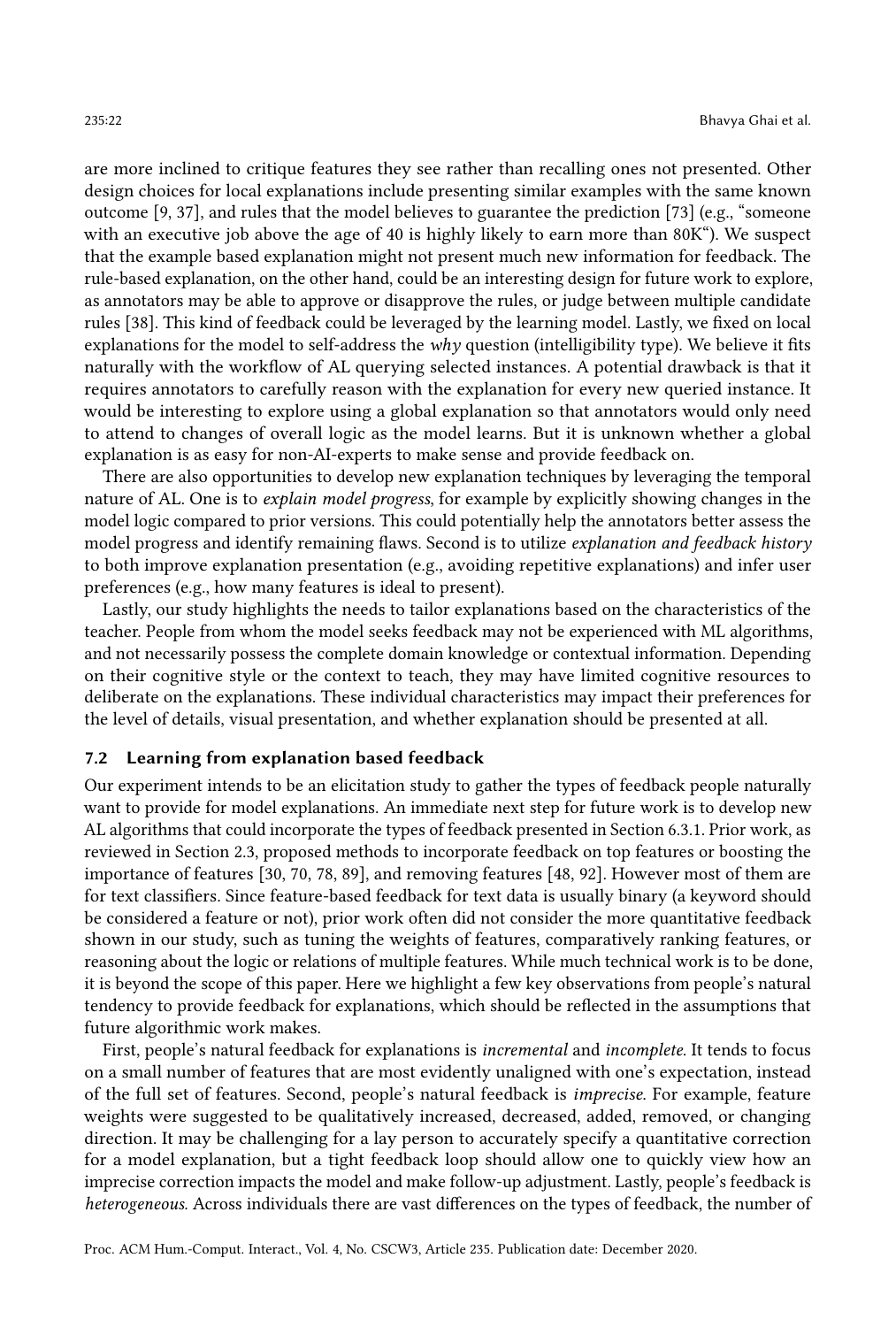features to critique, and the tendency to focus on specific features, such as whether a demographic feature should be considered fair to use [\[27\]](#page-24-16).

Taken together, compared to providing instance labels, feedback for model explanations can be noisy and frail. Incorporating the feedback "as it is" to update the learned features may not be desirable. For example, some have warned against "local decision pitfalls" [\[97\]](#page-27-8) of human feedback in iML that overly focuses on modifying a subset of model features, commonly resulting in an overfitted model that fails to generalize. Moreover, not all ML models are feasible to update the learned features directly. While prior iML work often builds on directly modifiable models such as regression or naïve Bayes classifiers, our approach is motivated by the possibility to utilize popular post-hoc techniques to generate local explanations [\[62,](#page-26-2) [72\]](#page-26-3) for any kind of ML models, even those not directly interpretable such as neural networks. It means that an explanation could give information about how the model weighs different features but it is not directly connected to its inner working. How to incorporate human feedback for post-hoc explanations to update the original model remains an open challenge. It may be interesting to explore approaches that take human feedback as weighted signals, constraints, a part of a co-training model or ensemble [\[90\]](#page-27-7) , or impacting the data [\[92\]](#page-27-17) or the sampling strategy.

A coupled aspect to make human feedback more robust and consumable for a learning algorithm is to design interfaces that scaffold the elicitation of high-quality, targeted type of feedback. This is indeed the focus of the bulk of iML literature. For example, allowing people to drag-and-drop to change the ranks of features, or providing sliders to change the feature weights, may encourage people to provide more precise and complete feedback. It would also be interesting to leverage the explanation and feedback history to extract more reliable signals from multiple entries of feedback, or purposely prompt people for confirmation of prior feedback. Given the heterogeneous nature of people's feedback, future work could also explore methods to elicit and cross-check input from multiple people to obtain more robust teaching signals.

#### 7.3 Explanation- and explainee-aware sampling

Sampling strategy is the most important component of an AL algorithm to determine its learning efficiency. But existing AL work often ignores the impact of sampling strategy on annotators' experience. For example, our study showed that uncertainty sampling (selecting instance the model is most uncertain about to query) led to an increasing challenge for annotators to provide correct labels as the model matures.

For XAL algorithms to efficiently gather feedback and support a good teaching experience, sampling strategy should move beyond the current focus on decision uncertainty to considering the explanation for the next instance and what feedback to gain from that explanation. For the machine teacher, desired properties of explanations may include easiness to judge, non-repetitiveness, tailored to their preferences and tendency to provide feedback, etc. [\[85\]](#page-27-21). For the learning model, it may gain value from explaining and soliciting feedback for features that it is uncertain about, have not been examined by people, or have high impact on the model performance. Future work should explore sampling strategies that optimize for these criteria of explanations and explainees.

## 8 LIMITATIONS

We acknowledge several limitations of the study. First, the participants were recruited on Mechanical Turk and not held accountable for consequences of the model, so their behaviors may not generalize to all SMEs. However, we attempted to improve the ecological validity by carefully designing the domain knowledge training task and reward mechanism (participants received bonus if among 10% performer). Second, this is a relatively small-scale lab study. While the quantitative results showed significance with a small sample size, results from the qualitative data, specifically the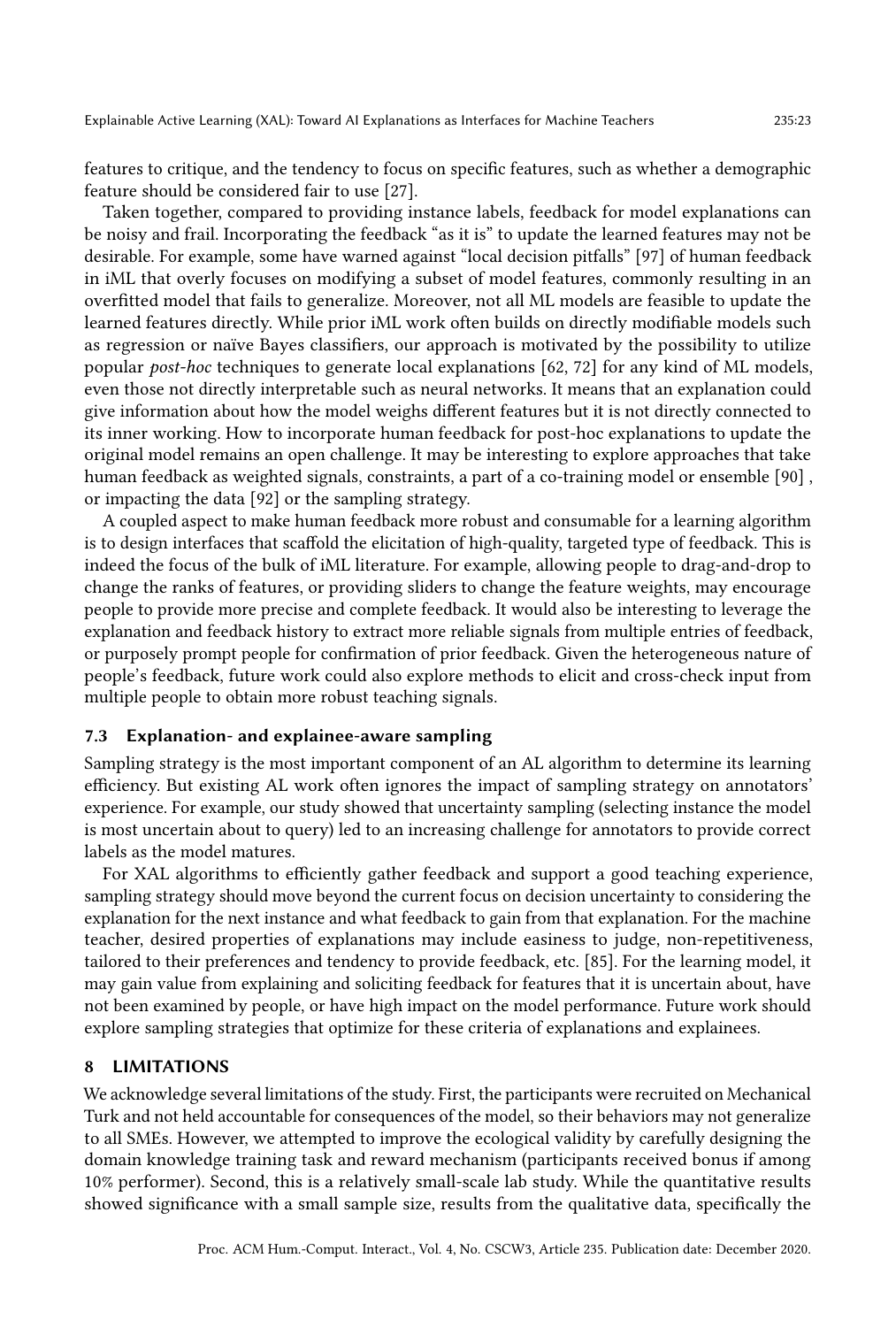types of feedback may not be considered an exhaustive list. Third, the dataset has a small number of features and the model is relatively simple. For more complex models, the current design of explanation with feature importance visualization could be more challenging to judge and provide meaningful feedback for.

# 9 CONCLUSIONS

While active learning has gained popularity for its learning efficiency, it has not been widely considered as an HCI problem despite its interactive nature. We propose explainable active learning (XAL), by utilizing a popular local explanation method as the interface for an AL algorithm. Instead of opaquely requesting labels for selected instances, the model presents its own prediction and explanation for its prediction, then requests feedback from the human. We posit that this new paradigm not only addresses annotators' needs for model transparency, but also opens up opportunities for new learning algorithms that learn from human feedback for the model explanations. Broadly, XAL allows training ML models to more closely resemble a "teaching" experience, and places explanations as a central element of machine teaching. We conducted an experiment to both test the feasibility of XAL and serve as an elicitation study to identify the types of feedback people naturally want to provide. The experiment demonstrated that explanations could help people monitor the model learning progress and calibrate their trust in the teaching outcome. But our results cautioned against the adverse effect of explanations in anchoring people's judgment to the naive model's, if the annotator lacks adequate knowledge to detect the model's faulty reasoning, and the additional workload that could avert people with low Need for Cognition. Besides providing a systematic understanding of user interaction with AL algorithms, our results have three broad implications for using model explanations as the interface for machine teaching. First, we highlight the design goals of explanations applied to the context of teaching a learning model, as distinct from common goals in XAI literature, including calibrating trust, mitigating anchoring effect and minimizing cognitive workload. Second, we identify important individual factors that mediate people's preferences and reception to model explanations, including task knowledge, AI experience and Need for Cognition. Lastly, we enumerate on the types of feedback people naturally want to provide for model explanations, to inspire future algorithmic work to incorporate such feedback.

## ACKNOWLEDGMENTS

We wish to thank all participants and reviewers for their helpful feedback. This work was done as an internship project at IBM Research AI, and partially supported by NSF grants IIS 1527200 and IIS 1941613.

#### REFERENCES

- <span id="page-23-5"></span>[1] 2019 (accessed July, 2019). US Inflation Calculator. [https://www.usinflationcalculator.com/.](https://www.usinflationcalculator.com/)
- <span id="page-23-2"></span>[2] Jae-wook Ahn, Peter Brusilovsky, Jonathan Grady, Daqing He, and Sue Yeon Syn. 2007. Open user profiles for adaptive news systems: help or harm?. In Proceedings of the 16th international conference on World Wide Web. 11–20.
- <span id="page-23-0"></span>[3] Saleema Amershi, Maya Cakmak, William Bradley Knox, and Todd Kulesza. 2014. Power to the people: The role of humans in interactive machine learning. AI Magazine 35, 4 (2014), 105-120.
- <span id="page-23-1"></span>[4] Saleema Amershi, Max Chickering, Steven M Drucker, Bongshin Lee, Patrice Simard, and Jina Suh. 2015. Modeltracker: Redesigning performance analysis tools for machine learning. In Proceedings of the 33rd Annual ACM Conference on Human Factors in Computing Systems. 337–346.
- <span id="page-23-3"></span>[5] David A. Anisi. 2003. Optimal Motion Control of a Ground Vehicle. Master's thesis. Royal Institute of Technology (KTH), Stockholm, Sweden.
- <span id="page-23-4"></span>[6] Vijay Arya, Rachel KE Bellamy, Pin-Yu Chen, Amit Dhurandhar, Michael Hind, Samuel C Hoffman, Stephanie Houde, Q Vera Liao, Ronny Luss, Aleksandra Mojsilović, et al. 2019. One Explanation Does Not Fit All: A Toolkit and Taxonomy of AI Explainability Techniques. arXiv preprint arXiv:1909.03012 (2019).

Proc. ACM Hum.-Comput. Interact., Vol. 4, No. CSCW3, Article 235. Publication date: December 2020.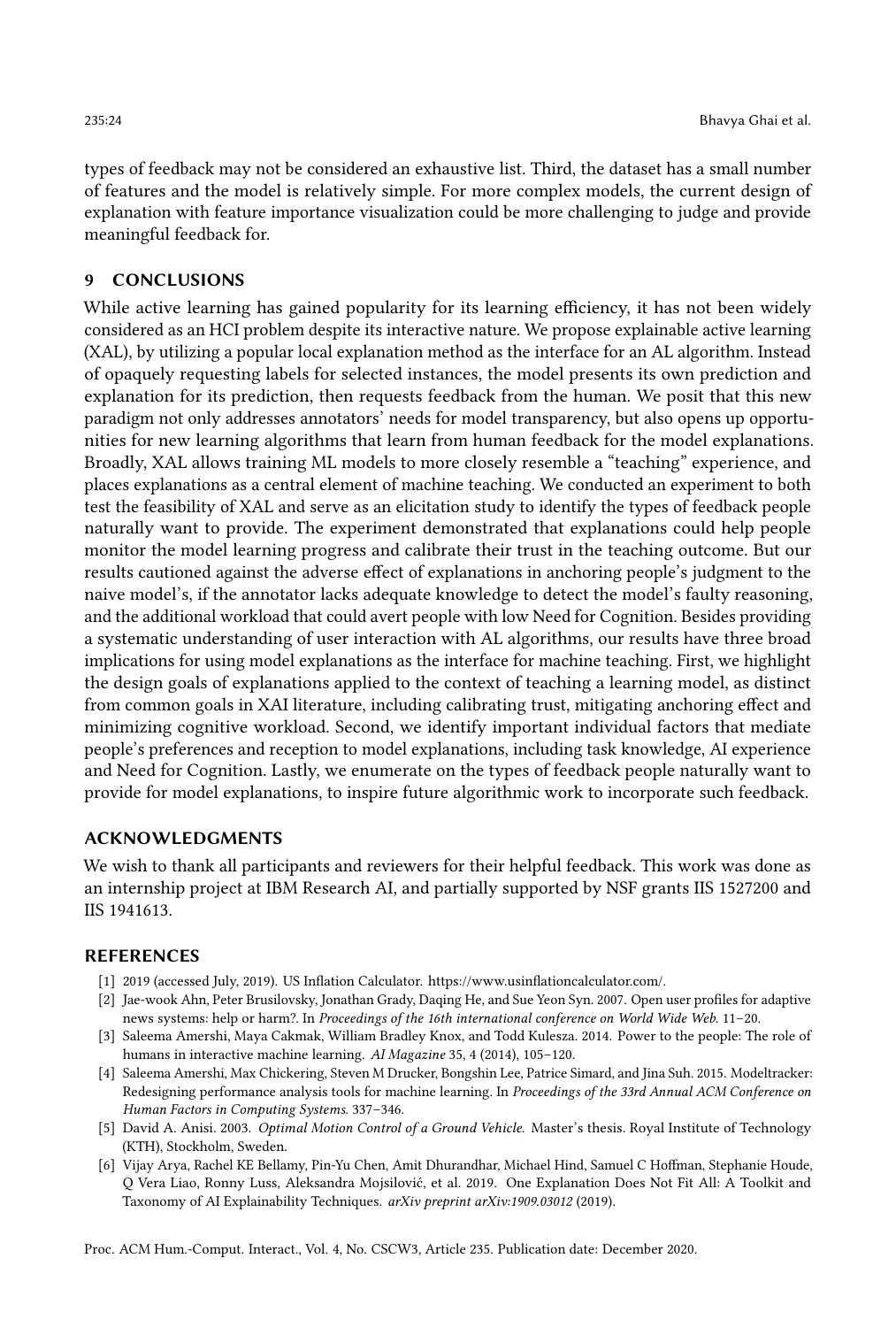Explainable Active Learning (XAL): Toward AI Explanations as Interfaces for Machine Teachers 235:25

- <span id="page-24-6"></span>[7] Maria-Florina Balcan, Andrei Broder, and Tong Zhang. 2007. Margin based active learning. In International Conference on Computational Learning Theory. Springer, 35–50.
- <span id="page-24-22"></span>[8] Garrett Beatty, Ethan Kochis, and Michael Bloodgood. 2018. Impact of batch size on stopping active learning for text classification. In 2018 IEEE 12th International Conference on Semantic Computing (ICSC). IEEE, 306–307.
- <span id="page-24-24"></span>[9] Jacob Bien, Robert Tibshirani, et al. 2011. Prototype selection for interpretable classification. The Annals of Applied Statistics 5, 4 (2011), 2403–2424.
- <span id="page-24-0"></span>[10] Michael Brooks, Saleema Amershi, Bongshin Lee, Steven M Drucker, Ashish Kapoor, and Patrice Simard. 2015. FeatureInsight: Visual support for error-driven feature ideation in text classification. In 2015 IEEE Conference on Visual Analytics Science and Technology (VAST). IEEE, 105–112.
- <span id="page-24-19"></span>[11] Zana Buçinca, Phoebe Lin, Krzysztof Z Gajos, and Elena L Glassman. 2020. Proxy tasks and subjective measures can be misleading in evaluating explainable AI systems. In Proceedings of the 25th International Conference on Intelligent User Interfaces. 454–464.
- <span id="page-24-20"></span>[12] John T Cacioppo and Richard E Petty. 1982. The need for cognition. Journal of personality and social psychology 42, 1 (1982), 116.
- <span id="page-24-21"></span>[13] John T Cacioppo, Richard E Petty, and Katherine J Morris. 1983. Effects of need for cognition on message evaluation, recall, and persuasion. Journal of personality and social psychology 45, 4 (1983), 805.
- <span id="page-24-10"></span>[14] Maya Cakmak, Crystal Chao, and Andrea L Thomaz. 2010. Designing interactions for robot active learners. IEEE Transactions on Autonomous Mental Development 2, 2 (2010), 108–118.
- <span id="page-24-11"></span>[15] Maya Cakmak and Andrea L Thomaz. 2012. Designing robot learners that ask good questions. In Proceedings of the seventh annual ACM/IEEE international conference on Human-Robot Interaction. ACM, 17–24.
- <span id="page-24-14"></span>[16] Diogo V Carvalho, Eduardo M Pereira, and Jaime S Cardoso. 2019. Machine Learning Interpretability: A Survey on Methods and Metrics. Electronics 8, 8 (2019), 832.
- <span id="page-24-17"></span>[17] Tathagata Chakraborti, Sarath Sreedharan, and Subbarao Kambhampati. 2020. The Emerging Landscape of Explainable AI Planning and Decision Making. arXiv preprint arXiv:2002.11697 (2020).
- <span id="page-24-12"></span>[18] Crystal Chao, Maya Cakmak, and Andrea L Thomaz. 2010. Transparent active learning for robots. In 2010 5th ACM/IEEE International Conference on Human-Robot Interaction (HRI). IEEE, 317–324.
- <span id="page-24-18"></span>[19] Hao-Fei Cheng, Ruotong Wang, Zheng Zhang, Fiona O'Connell, Terrance Gray, F Maxwell Harper, and Haiyi Zhu. 2019. Explaining Decision-Making Algorithms through UI: Strategies to Help Non-Expert Stakeholders. In Proceedings of the 2019 CHI Conference on Human Factors in Computing Systems. ACM, 559.
- <span id="page-24-8"></span>[20] Justin Cheng, Jaime Teevan, and Michael S Bernstein. 2015. Measuring crowdsourcing effort with error-time curves. In Proceedings of the 33rd Annual ACM Conference on Human Factors in Computing Systems. 1365–1374.
- <span id="page-24-13"></span>[21] Jaegul Choo, Changhyun Lee, Chandan K Reddy, and Haesun Park. 2013. Utopian: User-driven topic modeling based on interactive nonnegative matrix factorization. IEEE transactions on visualization and computer graphics 19, 12 (2013), 1992–2001.
- <span id="page-24-1"></span>[22] Sophie Chou, William Li, and Ramesh Sridharan. 2014. Democratizing data science. In Proceedings of the KDD 2014 20th ACM SIGKDD International Conference on Knowledge Discovery and Data Mining, New York, NY, USA. Citeseer, 24–27.
- <span id="page-24-3"></span>[23] David Cohn, Les Atlas, and Richard Ladner. 1994. Improving generalization with active learning. Machine learning 15, 2 (1994), 201–221.
- <span id="page-24-23"></span>[24] Duncan Cramer and Dennis Laurence Howitt. 2004. The Sage dictionary of statistics: a practical resource for students in the social sciences. Sage.
- <span id="page-24-4"></span>[25] Aron Culotta and Andrew McCallum. 2005. Reducing labeling effort for structured prediction tasks. In AAAI, Vol. 5. 746–751.
- <span id="page-24-5"></span>[26] Sanjoy Dasgupta and Daniel Hsu. 2008. Hierarchical sampling for active learning. In Proceedings of the 25th international conference on Machine learning. ACM, 208–215.
- <span id="page-24-16"></span>[27] Jonathan Dodge, Q Vera Liao, Yunfeng Zhang, Rachel KE Bellamy, and Casey Dugan. 2019. Explaining models: an empirical study of how explanations impact fairness judgment. In Proceedings of the 24th International Conference on Intelligent User Interfaces. ACM, 275–285.
- <span id="page-24-9"></span>[28] Pinar Donmez and Jaime G Carbonell. 2008. Proactive learning: cost-sensitive active learning with multiple imperfect oracles. In Proceedings of the 17th ACM conference on Information and knowledge management. 619–628.
- <span id="page-24-15"></span>[29] Finale Doshi-Velez and Been Kim. 2017. Towards a rigorous science of interpretable machine learning. arXiv preprint arXiv:1702.08608 (2017).
- <span id="page-24-7"></span>[30] Gregory Druck, Burr Settles, and Andrew McCallum. 2009. Active learning by labeling features. In Proceedings of the 2009 Conference on Empirical Methods in Natural Language Processing: Volume 1-Volume 1. Association for Computational Linguistics, 81–90.
- <span id="page-24-2"></span>[31] Jerry Alan Fails and Dan R Olsen Jr. 2003. Interactive machine learning. In Proceedings of the 8th international conference on Intelligent user interfaces. ACM, 39–45.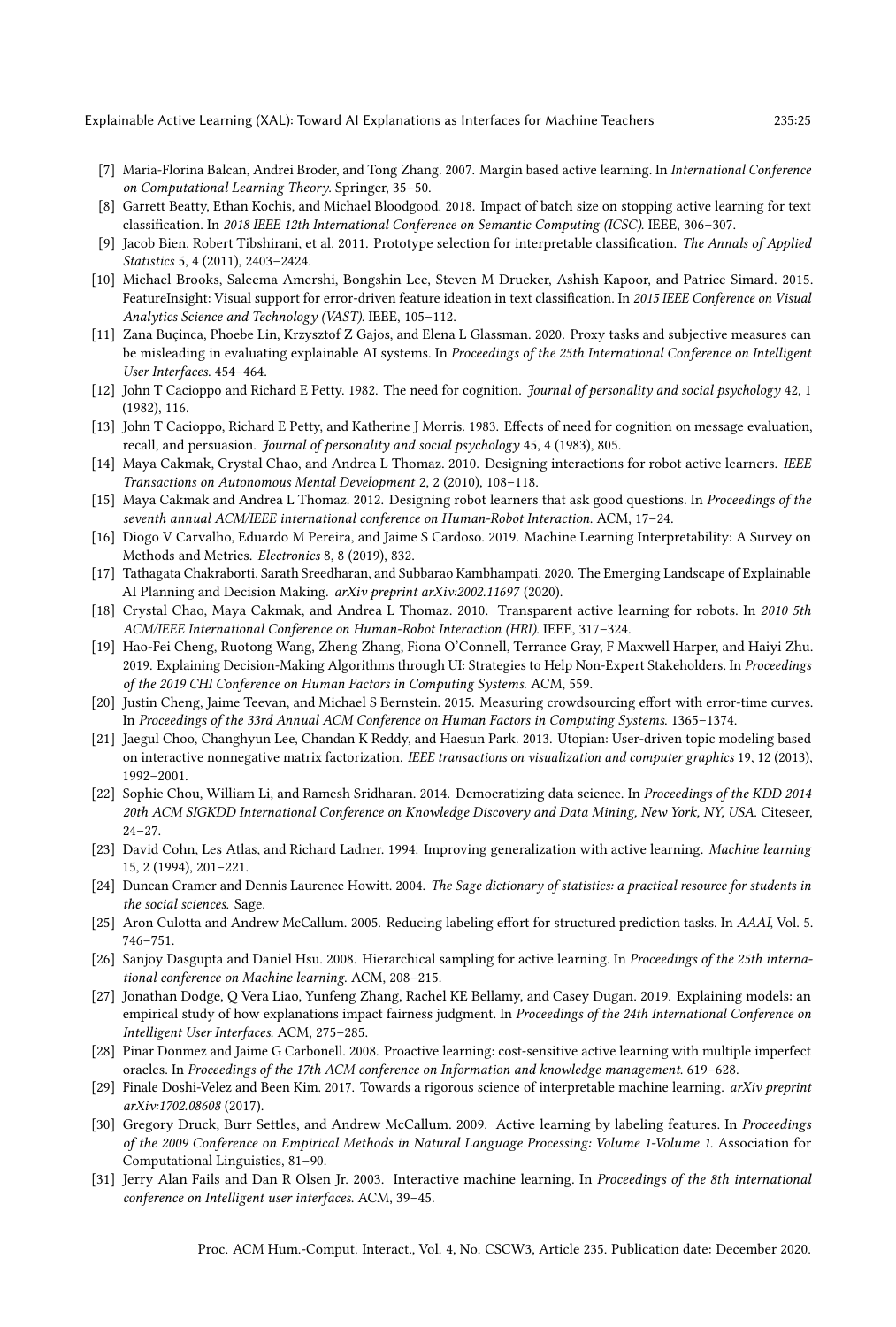- <span id="page-25-0"></span>[32] James Fogarty, Desney Tan, Ashish Kapoor, and Simon Winder. 2008. CueFlik: interactive concept learning in image search. In Proceedings of the sigchi conference on human factors in computing systems. 29–38.
- <span id="page-25-4"></span>[33] Yoav Freund, H Sebastian Seung, Eli Shamir, and Naftali Tishby. 1997. Selective sampling using the query by committee algorithm. Machine learning 28, 2-3 (1997), 133–168.
- <span id="page-25-8"></span>[34] Victor Gonzalez-Pacheco, Maria Malfaz, and Miguel A Salichs. 2014. Asking rank queries in pose learning. In Proceedings of the 2014 ACM/IEEE international conference on Human-robot interaction. ACM, 164–165.
- <span id="page-25-12"></span>[35] Riccardo Guidotti, Anna Monreale, Salvatore Ruggieri, Franco Turini, Fosca Giannotti, and Dino Pedreschi. 2019. A survey of methods for explaining black box models. ACM computing surveys (CSUR) 51, 5 (2019), 93.
- <span id="page-25-2"></span>[36] David Gunning. 2017. Explainable artificial intelligence (xai). Defense Advanced Research Projects Agency (DARPA), nd Web 2 (2017).
- <span id="page-25-23"></span>[37] Karthik S Gurumoorthy, Amit Dhurandhar, and Guillermo Cecchi. 2017. Protodash: Fast interpretable prototype selection. arXiv preprint arXiv:1707.01212 (2017).
- <span id="page-25-24"></span>[38] Maeda F Hanafi, Azza Abouzied, Laura Chiticariu, and Yunyao Li. 2017. Seer: Auto-generating information extraction rules from user-specified examples. In Proceedings of the 2017 CHI Conference on Human Factors in Computing Systems. 6672–6682.
- <span id="page-25-17"></span>[39] Curtis P Haugtvedt and Richard E Petty. 1992. Personality and persuasion: Need for cognition moderates the persistence and resistance of attitude changes. Journal of Personality and Social psychology 63, 2 (1992), 308.
- <span id="page-25-10"></span>[40] Fred Hohman, Andrew Head, Rich Caruana, Robert DeLine, and Steven M Drucker. 2019. Gamut: A design probe to understand how data scientists understand machine learning models. In Proceedings of the 2019 CHI Conference on Human Factors in Computing Systems. ACM, 579.
- <span id="page-25-5"></span>[41] Sheng-Jun Huang, Rong Jin, and Zhi-Hua Zhou. 2010. Active learning by querying informative and representative examples. In Advances in neural information processing systems. 892–900.
- <span id="page-25-7"></span>[42] Ashish Kapoor, Bongshin Lee, Desney Tan, and Eric Horvitz. 2010. Interactive optimization for steering machine classification. In Proceedings of the SIGCHI Conference on Human Factors in Computing Systems. 1343–1352.
- <span id="page-25-16"></span>[43] Rafal Kocielnik, Saleema Amershi, and Paul N Bennett. 2019. Will you accept an imperfect ai? exploring designs for adjusting end-user expectations of ai systems. In Proceedings of the 2019 CHI Conference on Human Factors in Computing Systems. 1–14.
- <span id="page-25-19"></span>[44] Ronny Kohavi and Barry Becker. 1996. Adult Income dataset (UCI Machine Learning Repository). [https://archive.ics.](https://archive.ics.uci.edu/ml/datasets/Adult) [uci.edu/ml/datasets/Adult](https://archive.ics.uci.edu/ml/datasets/Adult)
- <span id="page-25-20"></span>[45] Moritz Körber. 2018. Theoretical considerations and development of a questionnaire to measure trust in automation. In Congress of the International Ergonomics Association. Springer, 13–30.
- <span id="page-25-14"></span>[46] Josua Krause, Adam Perer, and Enrico Bertini. 2014. INFUSE: interactive feature selection for predictive modeling of high dimensional data. IEEE transactions on visualization and computer graphics 20, 12 (2014), 1614-1623.
- <span id="page-25-11"></span>[47] Josua Krause, Adam Perer, and Kenney Ng. 2016. Interacting with predictions: Visual inspection of black-box machine learning models. In Proceedings of the 2016 CHI Conference on Human Factors in Computing Systems. 5686–5697.
- <span id="page-25-1"></span>[48] Todd Kulesza, Margaret Burnett, Weng-Keen Wong, and Simone Stumpf. 2015. Principles of explanatory debugging to personalize interactive machine learning. In Proceedings of the 20th international conference on intelligent user interfaces. ACM, 126–137.
- <span id="page-25-9"></span>[49] Todd Kulesza, Simone Stumpf, Margaret Burnett, Sherry Yang, Irwin Kwan, and Weng-Keen Wong. 2013. Too much, too little, or just right? Ways explanations impact end users' mental models. In 2013 IEEE Symposium on Visual Languages and Human Centric Computing. IEEE, 3–10.
- <span id="page-25-18"></span>[50] Todd Kulesza, Simone Stumpf, Weng-Keen Wong, Margaret M Burnett, Stephen Perona, Andrew Ko, and Ian Oberst. 2011. Why-oriented end-user debugging of naive Bayes text classification. ACM Transactions on Interactive Intelligent Systems (TiiS) 1, 1 (2011), 1–31.
- <span id="page-25-22"></span>[51] Vivian Lai and Chenhao Tan. 2019. On Human Predictions with Explanations and Predictions of Machine Learning Models: A Case Study on Deception Detection. In Proceedings of the Conference on Fairness, Accountability, and Transparency. ACM, 29–38.
- <span id="page-25-3"></span>[52] David D Lewis and William A Gale. 1994. A sequential algorithm for training text classifiers. In SIGIR'94. Springer,  $3 - 12.$
- <span id="page-25-6"></span>[53] David D Lewis and William A Gale. 1994. A sequential algorithm for training text classifiers. In SIGIR'94. Springer,  $3 - 12$ .
- <span id="page-25-21"></span>[54] JR Lewis. 1995. Computer usability satisfaction questionnaires: Psychometric evaluation and instructions for use. International Journal of Human-Computer Interaction 7, 1 (1995), 57–78.
- <span id="page-25-13"></span>[55] Q Vera Liao, Daniel Gruen, and Sarah Miller. 2020. Questioning the AI: Informing Design Practices for Explainable AI User Experiences. In Proceedings of the SIGCHI Conference on Human Factors in Computing Systems. ACM.
- <span id="page-25-15"></span>[56] Brian Y Lim and Anind K Dey. 2010. Toolkit to support intelligibility in context-aware applications. In Proceedings of the 12th ACM international conference on Ubiquitous computing. 13–22.

Proc. ACM Hum.-Comput. Interact., Vol. 4, No. CSCW3, Article 235. Publication date: December 2020.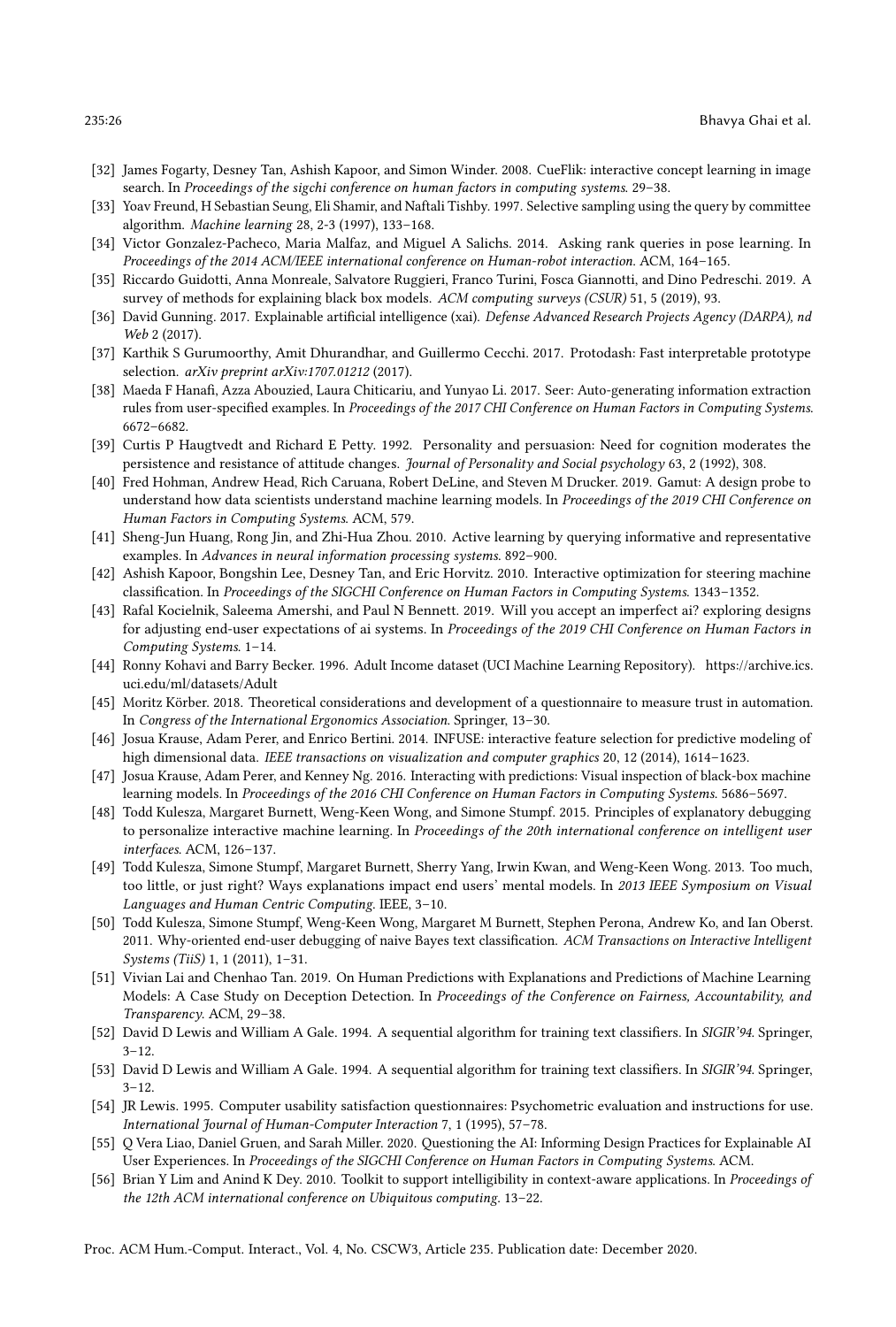Explainable Active Learning (XAL): Toward AI Explanations as Interfaces for Machine Teachers 235:27

- <span id="page-26-17"></span>[57] Brian Y Lim, Anind K Dey, and Daniel Avrahami. 2009. Why and why not explanations improve the intelligibility of context-aware intelligent systems. In Proceedings of the SIGCHI Conference on Human Factors in Computing Systems. 2119–2128.
- <span id="page-26-13"></span>[58] Brian Y Lim, Qian Yang, Ashraf M Abdul, and Danding Wang. 2019. Why these Explanations? Selecting Intelligibility Types for Explanation Goals.. In IUI Workshops.
- <span id="page-26-14"></span>[59] Zachary C Lipton. 2018. The mythos of model interpretability. Queue 16, 3 (2018), 31–57.
- <span id="page-26-10"></span>[60] Rachel Lomasky, Carla E Brodley, Matthew Aernecke, David Walt, and Mark Friedl. 2007. Active class selection. In European Conference on Machine Learning. Springer, 640–647.
- <span id="page-26-5"></span>[61] Tania Lombrozo. 2012. Explanation and Abductive Inference. In The Oxford Handbook of Thinking and Reasoning. Oxford University Press.
- <span id="page-26-2"></span>[62] Scott M Lundberg and Su-In Lee. 2017. A unified approach to interpreting model predictions. In Advances in Neural Information Processing Systems. 4765–4774.
- <span id="page-26-21"></span>[63] D Harrison McKnight, Vivek Choudhury, and Charles Kacmar. 2002. Developing and validating trust measures for e-commerce: An integrative typology. Information systems research 13, 3 (2002), 334–359.
- <span id="page-26-22"></span>[64] D Harrison McKnight, Larry L Cummings, and Norman L Chervany. 1998. Initial trust formation in new organizational relationships. Academy of Management review 23, 3 (1998), 473–490.
- <span id="page-26-4"></span>[65] Karen Meyer and Earl Woodruff. 1997. Consensually driven explanation in science teaching. Science Education 81, 2 (1997), 173–192.
- <span id="page-26-15"></span>[66] Sina Mohseni, Niloofar Zarei, and Eric D Ragan. 2018. A Multidisciplinary Survey and Framework for Design and Evaluation of Explainable AI Systems. arXiv (2018), arXiv–1811.
- <span id="page-26-19"></span>[67] Menaka Narayanan, Emily Chen, Jeffrey He, Been Kim, Sam Gershman, and Finale Doshi-Velez. 2018. How do humans understand explanations from machine learning systems? an evaluation of the human-interpretability of explanation. arXiv preprint arXiv:1802.00682 (2018).
- <span id="page-26-23"></span>[68] Heather L O'Brien, Paul Cairns, and Mark Hall. 2018. A practical approach to measuring user engagement with the refined user engagement scale (UES) and new UES short form. International Journal of Human-Computer Studies 112 (2018), 28–39.
- <span id="page-26-18"></span>[69] Forough Poursabzi-Sangdeh, Daniel G Goldstein, Jake M Hofman, Jennifer Wortman Vaughan, and Hanna Wallach. 2018. Manipulating and measuring model interpretability. arXiv preprint arXiv:1802.07810 (2018).
- <span id="page-26-8"></span>[70] Hema Raghavan, Omid Madani, and Rosie Jones. 2006. Active learning with feedback on features and instances. Journal of Machine Learning Research 7, Aug (2006), 1655–1686.
- <span id="page-26-12"></span>[71] Donghao Ren, Saleema Amershi, Bongshin Lee, Jina Suh, and Jason D Williams. 2016. Squares: Supporting interactive performance analysis for multiclass classifiers. IEEE transactions on visualization and computer graphics 23, 1 (2016), 61–70.
- <span id="page-26-3"></span>[72] Marco Tulio Ribeiro, Sameer Singh, and Carlos Guestrin. 2016. Why should i trust you?: Explaining the predictions of any classifier. In Proceedings of the 22nd ACM SIGKDD international conference on knowledge discovery and data mining. ACM, 1135–1144.
- <span id="page-26-24"></span>[73] Marco Tulio Ribeiro, Sameer Singh, and Carlos Guestrin. 2018. Anchors: High-precision model-agnostic explanations. In Thirty-Second AAAI Conference on Artificial Intelligence.
- <span id="page-26-16"></span>[74] Avi Rosenfeld and Ariella Richardson. 2019. Explainability in human–agent systems. Autonomous Agents and Multi-Agent Systems 33, 6 (2019), 673–705.
- <span id="page-26-1"></span>[75] Stephanie L Rosenthal and Anind K Dey. 2010. Towards maximizing the accuracy of human-labeled sensor data. In Proceedings of the 15th international conference on Intelligent user interfaces. ACM, 259–268.
- <span id="page-26-11"></span>[76] Giovanni Saponaro and Alexandre Bernardino. 2011. Generation of meaningful robot expressions with active learning. In 2011 6th ACM/IEEE International Conference on Human-Robot Interaction (HRI). IEEE, 243–244.
- <span id="page-26-0"></span>[77] Burr Settles. 2009. Active learning literature survey. Technical Report. University of Wisconsin-Madison Department of Computer Sciences.
- <span id="page-26-9"></span>[78] Burr Settles. 2011. Closing the loop: Fast, interactive semi-supervised annotation with queries on features and instances. In Proceedings of the conference on empirical methods in natural language processing. Association for Computational Linguistics, 1467–1478.
- <span id="page-26-6"></span>[79] Burr Settles and Mark Craven. 2008. An analysis of active learning strategies for sequence labeling tasks. In Proceedings of the conference on empirical methods in natural language processing. Association for Computational Linguistics, 1070–1079.
- <span id="page-26-7"></span>[80] H Sebastian Seung, Manfred Opper, and Haim Sompolinsky. 1992. Query by committee. In Proceedings of the fifth annual workshop on Computational learning theory. ACM, 287–294.
- <span id="page-26-20"></span>[81] Pannaga Shivaswamy and Thorsten Joachims. 2015. Coactive learning. Journal of Artificial Intelligence Research 53 (2015), 1–40.